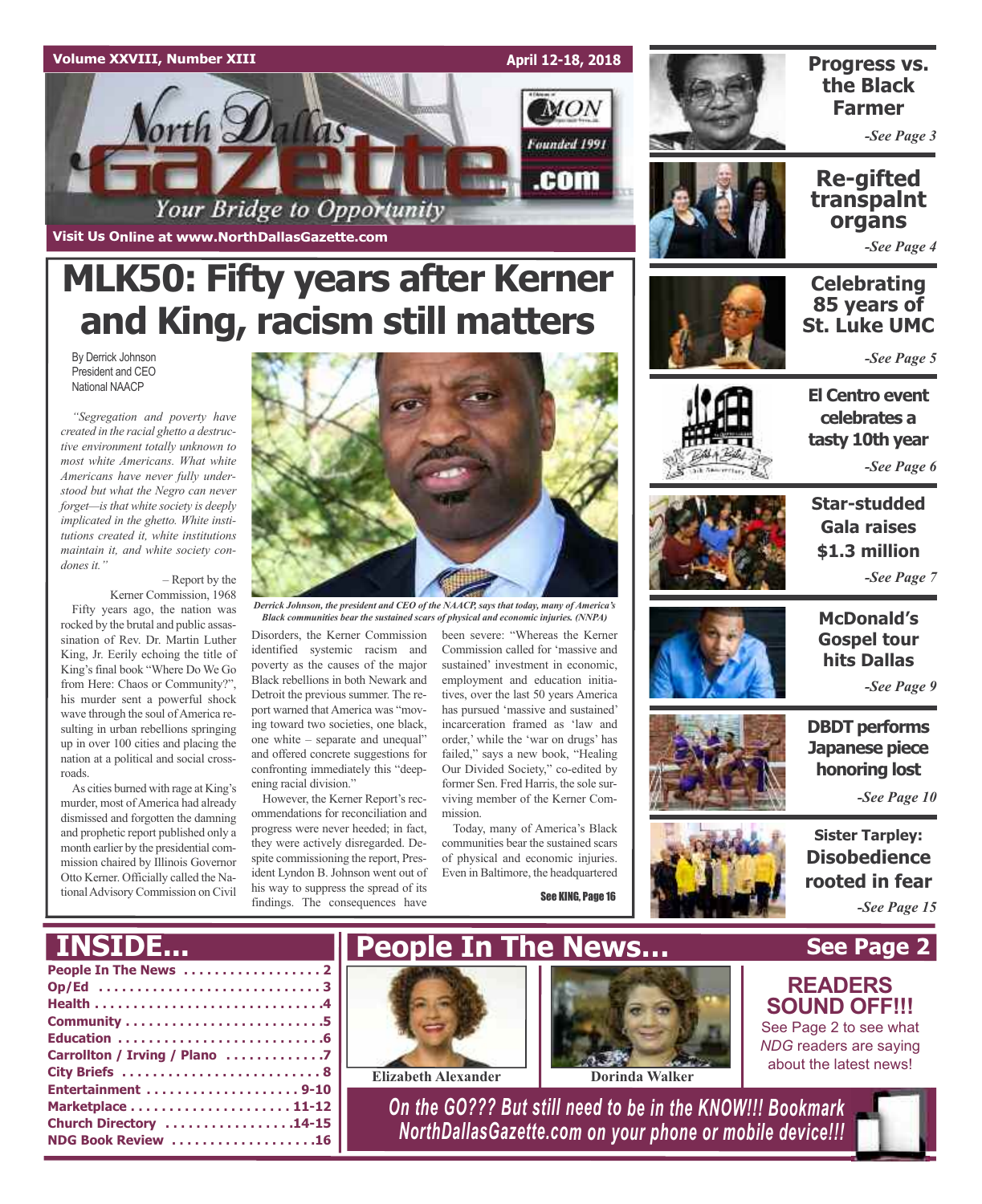#### **People in the News www.NorthDallasGazette.com**

### **Elizabeth Alexander**

By Alex Kekauoha Stanford University

Writer, poet and memoirist Elizabeth Alexander has been named as speaker for this year's Baccalaureate. The multifaith celebration led by graduating students will take place on Saturday, June 16, at 10 a.m. in the Main Quad.

Alexander is president of the Mellon Foundation, a philanthropic organization for higher education and the arts. Her writing, which addresses topics such as race, gender, politics and mother-



hood, has been published in numerous journals, including the Village Voice, Prairie Schooner and Paris Review. Her 2005 book of poems, American Sublime, was nominated for a Pulitzer Prize.

### **Dorinda Walker**

Dorinda Walker, increasingly one of the most soughtafter motivational speakers in the country, is bringing her women's empowerment tour, "Protected By Purpose" to Dallas on Friday, April 6, 2018, from 6 p.m. – 9 p.m. at Urban Specialists, 1401 S Lamar St, Dallas, TX 75215. Named after her new book, "Protected By Purpose", the tour brings together thought leaders around the country who, like Walker, also have inspiring stories of how they turned set-backs and circumstances to purpose.

Dallas is the first stop on the nationwide tour and will



feature Sheryl Brady, pastor of The Potter's House of North Dallas; Dr. Cortney Baker, gender equality expert and award-winning entrepreneur; Sheena Payne, director of community outreach with Blue Cross Blue Shield of Texas; Sederrick Raphiel, pastor and creative director with The Design Factory; and Eydie Robinson, author, speaker and transformational coach. Entertainment will be provided by Fayth Jefferson. Admission will include an autographed copy of Dorinda Walker's new book, "Protected by Purpose."

In 2009, then Presidentelect Barack Obama asked Alexander to compose and read a poem for his inauguration. The poem, "Praise Song for the Day," was recited before an international audience and later pub-

A native of Harlem, New York, Alexander grew up in Washington, D.C. Her father, Clifford Alexander, was the former U.S. Secretary of the Army and the first African-American to hold the position. She received degrees from Yale and Boston universities before earning her doctorate from the University of

lished.

Pennsylvania.

By Purpose" Empowerment Experience in Dallas can be purchased at eventbrite.com.

pose", published by Timothy and Titus, a Minneapolisbased publisher of books from one-of-a-kind business

The Rev. Professor Jane Shaw, dean for religious life at Stanford, called Alexander a supremely talented and thoughtful poet, essayist and memoirist whose advocacy of the arts is vital in today's world.

"Her ability to articulate the importance of the arts and humanities, as well as a sense of the sacred, for reaching beyond ourselves and connecting to others makes her voice an important one for our graduating students as they go out into the world," Shaw said.

As Baccalaureate speaker, Alexander will provide graduates and their friends and families with inspirational words acknowledging the spiritual contribution to their education.

Since 2005, the Office for Religious Life has hosted a student speaker contest. A graduating senior offers reflections into their own spiritual journey during their time at Stanford, including hopes and dreams for the future for the entire class. Finalists are chosen from the pool of submissions and auditions are held before a winner is selected.

A bookend to students' Opening Convocation held four years earlier, Baccalaureate at Stanford is a multifaith celebratory gathering for graduating seniors,

graduate students, and professional students, as well as their families and friends.

It is a student-led commemoration acknowledging the spiritual contribution to the education of the whole person, organized under the auspices of the Office for Religious Life (ORL). In addition to lively music from culturally diverse backgrounds, the program includes readings from different communities and perspectives which represent the wide range of religious traditions represented within the ORL by over 30 organizations of Stanford Associated Religions (SAR).

leaders, Dorinda Walker, who is currently a vice president for a Fortune 50 company, details how she overcame enormous challenges, including the trials of a dysfunctional childhood, domestic abuse and her own struggles mental health issues to becoming an inspira-

ness and overcoming crippling low self-esteem. Walker experienced challenges that could stop many in their tracks, but instead it served as a catalyst to success for her.

"I want people who read this book to see that no matter how bad their life-circumstances are, they still have the power within to change it all," says "Protected by Purpose" author Dorinda Walker. "My message is about the power of transformation, and through this book I hope to especially inspire those who have lost all hope. I am living proof that you, too, can win."

From a drug dealer on the

streets to a corporate executive, Walker transformed her life and now serves as a role model, mentor and inspiration to all who encounter her thought-provoking messages that challenge the status quo.

"At Timothy and Titus, we're always on the lookout for business leaders who have incredible and uniquely human stories to tell," says Scott Petinga, founder of the book's publisher, Timothy and Titus. "To witness Dorinda's rise from an oppressive childhood to corporate vice president and then motivational speaker is simply incredible. We knew we had to help get her story out to a larger audience."

# **NDG Readers Sound Off...**

#### **Ed Gray,** *NDG* **Senior Columnist: Open Letter to Governor Abbott** Very well said.

*-- Carolyn Maxie*

#### **April 5 Community Briefs**

@QuikTrip thank you for your sponsorship and for being a #safeplace for our youth and I thank @NDGEditor for your community event mention of this event. #ItTakesAVillage

--*@SharlaWooten* via Twitter

### **Is Dallas water too dangerous to drink?**

Salt fluoridation is the issue that really got me interested in researching the whole practice. Before I had visited Costa Rica and witnessed firsthand the impossibility of finding salt which had not had raw Sodium/Potassium Fluoride [though advertised as addition of F- ions] added DIRECTLY to the sea salt, I didn't think twice about fluoridation.

Come to find out- Costa Rica practices salt fluoridation, UNIVERSAL salt fluoridation to be particular. (illegal to import non-

Fld. salt) SF was originally tion to Prevent Dental purported as a rural alternative to WF- but has come to be practiced at the national level across the globe.

However controversial water fluoridation is, no current commentaries have effectively detailed Salt Fluoridation, the practices (dosage assumptions, actual social outcome [amount of sodium fluoride consumed]) and groups which purport the practice.

http://iris.paho.org/xmlui  $/b$  itstream  $/h$  andle/123456789/736/92751 16156.pdf?sequence=1

"Promoting Oral Health-The Use of Salt Fluorida-

#### Caries" *-- James Hargon*

quences of her parents' drug addiction, her father's battle with AIDS, surviving domestic violence, mental ill-

**Beto** cam **gets** enthus **reception DeSoto To** 

@BetoORour look like we we ing together all just posted the s meme in Group. Bestfriend!" T @NDGEditor fo -- @Candi

**To** share **opinion visit NorthDallasGazette.com**

| nt Dental<br>es Hargon<br>ipaign<br>siastic<br>on at                                       | DIVORCE<br>$\mathsf{H}$<br><b>Criminal Defense</b><br><b>Family Cases</b><br>• DWI / Suspended License<br>• Divorce / Annulment<br>• Child Support / Paternity<br>• WARRANTS Removed <sup>¥</sup><br>• Custody Modification<br>• 24 Hour Jail Release*<br>• Restraining Order |
|--------------------------------------------------------------------------------------------|-------------------------------------------------------------------------------------------------------------------------------------------------------------------------------------------------------------------------------------------------------------------------------|
| wn Hall<br>ke and I<br>re in train-                                                        | • Occupational license, felonies<br>• Protective Order<br>• Protective Order<br>• Name Change / Adoption<br>• Domestic Violence<br>• Misdeamenor/Felonies*                                                                                                                    |
| day & we<br>same petty<br>Me. "Hey<br>hank you<br>or sharing!<br>iceQuarles<br>via Twitter | <b>Easy Payment Plans</b><br><b>Law Offices Of Vincent Ndukwe</b><br>8-59<br>563                                                                                                                                                                                              |
| your                                                                                       | 817-277-0196 (Metro)<br>$\sim$ $\sim$ $\sim$ $\sim$ $\sim$ $\sim$ $\sim$ $\sim$<br>0.7001101                                                                                                                                                                                  |

**Not Ce rtified by the Te x a s Boa rd of Lega l Spe c ia l i za tion** ¥ If you qualify. \*Fees quoted above are minimum down payment needed to begin processing your case. 2730 N. Stemmons Frwy, Suite 409 • Dallas, TX 75207

Tickets to the "Protected In the book, her first, Walker gives a dramatic firsthand account of being born into a dysfunctional family, suffering the conse-

In "Protected By Pur-

tional community change agent and an award-winning business leader.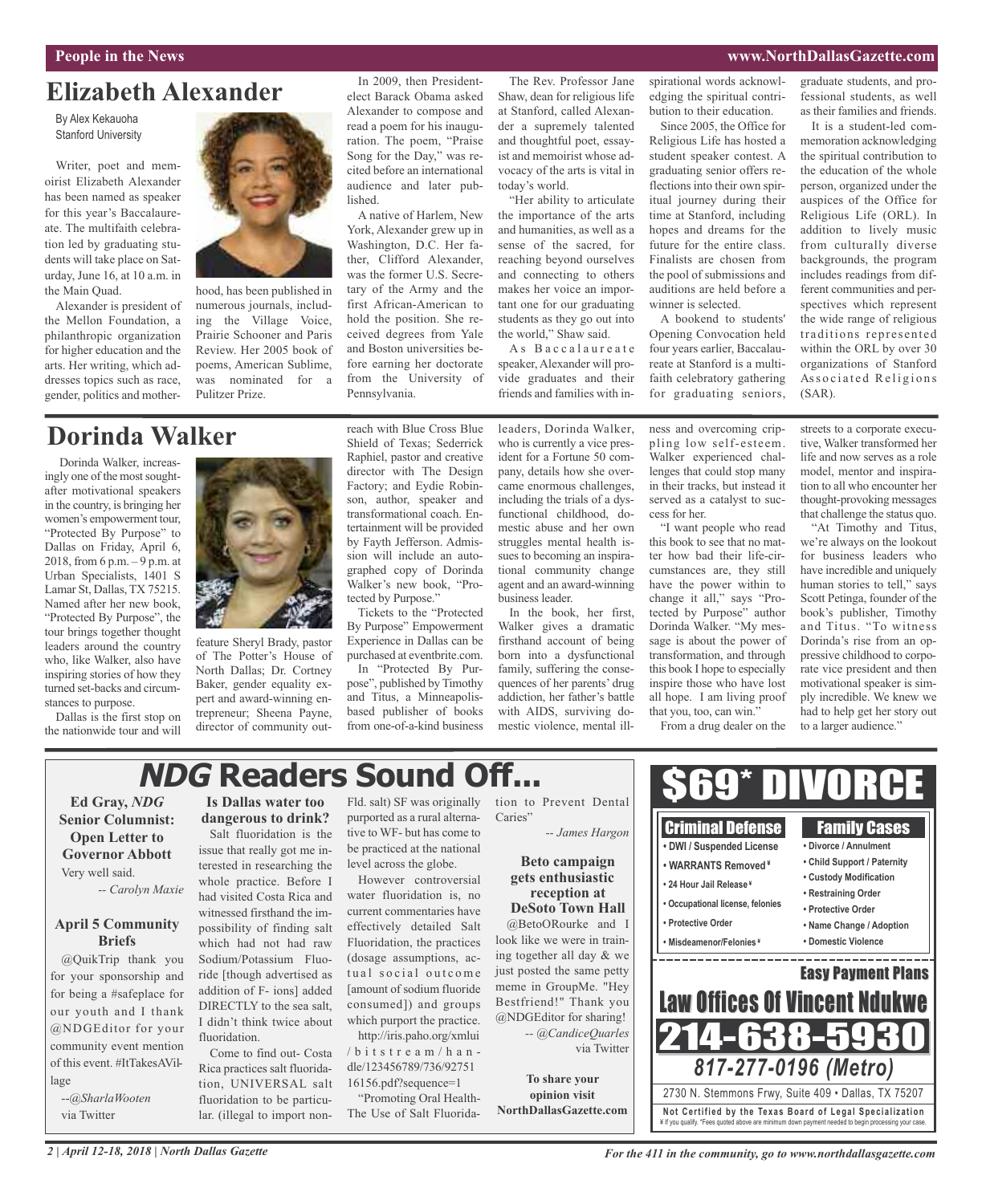#### **www.NorthDallasGazette.com Op-Ed**



Phone: 972-432-5219 - Fax: 972-509-9058

*"Do what you say you are going to do ... when you say you are going to do it."*

**Publisher's Office:** publisher@northdallasgazette.com

**Sales Department:** marketing@northdallasgazette.com 972-509-9049

**Editorial Department:** editor@northdallasgazette.com

#### **Online:**

www.NorthDallasGazette.com www.twitter.com/NDGEditor www.facebook.com/NorthDallasGazette www.pinterest.com/NDallasGazette www.instagram.com/NorthDallasGazette

### STAFF

**Religious/ Marketing Editor** *Shirley Demus Tarpley ("Sister Tarpley")*

> **Columnist** *Ed Gray A.D. Jenkins*

**Contributing Writers** *Jackie Hardy Rachel Hawkins Jazlyn Mercer Dwain Price Terri Schlichenmeyer Nicole Scott David Wilfong*

**Chairman Emeritus** *Jim Bochum 1933 – 2009*

**Published By** *Minority Opportunity News, Inc.*

> **Web Master** *Todd Jones*

**Community Marketing** *Nadina Davis*

**Account Executive** *Ana Comacho*

**Production** *David Wilfong*

**Editor** *Ruth Ferguson*





# **Progress vs. the Black Farmer**

By Sharon Ewell Foster *NDG* Special Contributor

In the name of progress, TxDOT is expanding the highway and promising a freer flow of traffic, right through the birthplace and homestead of my aunt, late activist, and long-time DISD board member, Yvonne Ewell.

As we whiz over roads, stopping at convenience stores, motels, and gas stations—none of them owned by people who look like me—we seldom consider poor farmers who have sacrificed their land, especially poor black farmers threatened with extinction and economic disaster. While others get rich, the poor get poorer as the highway devours land, like my grandfather's, with no consideration of the impact on future generations.

According to the Federation of Cooperatives Land Assistance Fund, Black land ownership peaked in 1910 at around 15 million acres, most of it in the South.

But, according to a 2001 Associated Press story "Torn from the Land: Black Americans' Land Taken Through Cheating, Intimidation, Even Murder" Black land ownership had dropped drastically, twoand-a-half times that of poor White farmers.

Authors Todd Lewan and Dolores Barclay state, "Today, blacks own only 1.1 million acres of farmland and are part owners of another 1.07 million acres." My family is set to be part of that statistic—a statistic that leaves the African American community poorer and with less access to resources, like education.

In 1942, jazz songstress Billie Holiday sang, "Them that's got shall get, them that's not shall lose ..." We've read stories of developers and scammers purchasing land scheduled for



*Yvonne Ewell was an activist, and long-time DISD board member, whose birthplace is in the path of TxDOT expansion. (Courtesy photo)*

"Right of Way", and flipping it in order to reap huge, quick multi-million-dollar profits while men like my grandfather are offered pittance for land they've

*"Now the highway is expanding, gobbling up my family's history and prosperity. The land assessment doesn't account for the land's importance to the community's development, but it should."*

farmed for generations. Like other black farmers land ownership was both a symbol of freedom and a promise of opportunity. Now, so TxDOT can acquire the land for pennies, they seek to devour it in bite-sized chunks.

My own great-grandfather was born into slavery. Against all odds, he acquired the land TxDOT will soon take. The land has been owned by my family more than 100 years and it did mean prosperity. My grandmother earned a degree and became principal of the segregated local school. Because of the land and my grandfather's hard work, all three of their surviving children earned degrees.

One aunt was a school teacher married to a senior Army officer. My own father became a Deputy Assistant Secretary of the

Army. My eldest aunt, Yvonne, according to the Texas Historical Commission, was a trailblazing educator, an important Texas Woman. A Dallas magnet school is named in her honor. None of my parent's generation would have been educated or been able to serve had it not been for the land.

While White land flippers earn millions, land owned by Blacks is under-valued. Under-valuing black-owned property and land means an inability to get loans, like those denied black farmers by the Department of Agriculture, and the inability to

finance necessities like home repairs, farm needs, and education. It means blacks get poorer instead of wealthier, and contributes to the ever-widening wealth disparity between Whites and people of color. The land is undervalued until it becomes the property of already wealthy white devel-

> opers or the State. My great grandfather acquired the land, but the State of Texas cut Highway 175 right through it.

I remember sitting outside the family house with my grandfather after he had completed a hard day's work. Gazing across the highway, I was amazed that his cattle knew when to come home to the barn.

A pillar in his community, I remember pickup trucks pulling into the driveway off the highway when men, both Black and White, sought my grandfa-

ther's advice. I also remember a man speaking to my grandfather in threatening tones because my father, who had relocated to Illinois, had come to visit. I remember.

Blacks have lost land because government entities have grabbed it, they've been swindled, or victims of violence.

It was dangerous for Blacks, like by great grandfather to be land owners. "Many of those lynched were property owners," says Ray Winbush, professor at Morgan State University. "If you are looking for stolen black land," he says, "just follow the lynching trail."

Now the highway is expanding, gobbling up my family's history and prosperity. The land assessment doesn't account for the land's importance to the community's development, but it should. Why is a transient convenience store more important than land that fed hungry people?

And in addition to being a principal, my grandmother built a schoolhouse on the land so that she could teach illiterate adults. Bigots burnt a cross in front of it to discourage her service.

Though the highway has already been broadened, TxDOT still wants more land; they have not been forthcoming about why. Pavement will cover our land, our legacy, and the education of future generations. We should be treated fairly. After over 100 years, we deserve a fair accounting and a fair price.

*Sharon Ewell Foster is the author of "Abraham's Well", a Trail of Tears novel that, in part chronicles her family's arrival in Texas. She is also author of "The R e s u rr e c t i o n o f Na t Turner", 2012 winner of the Ci v i l Wa r I n st i t u t e 's Michael Shaara Prize for Excellence in Civil War Fiction.*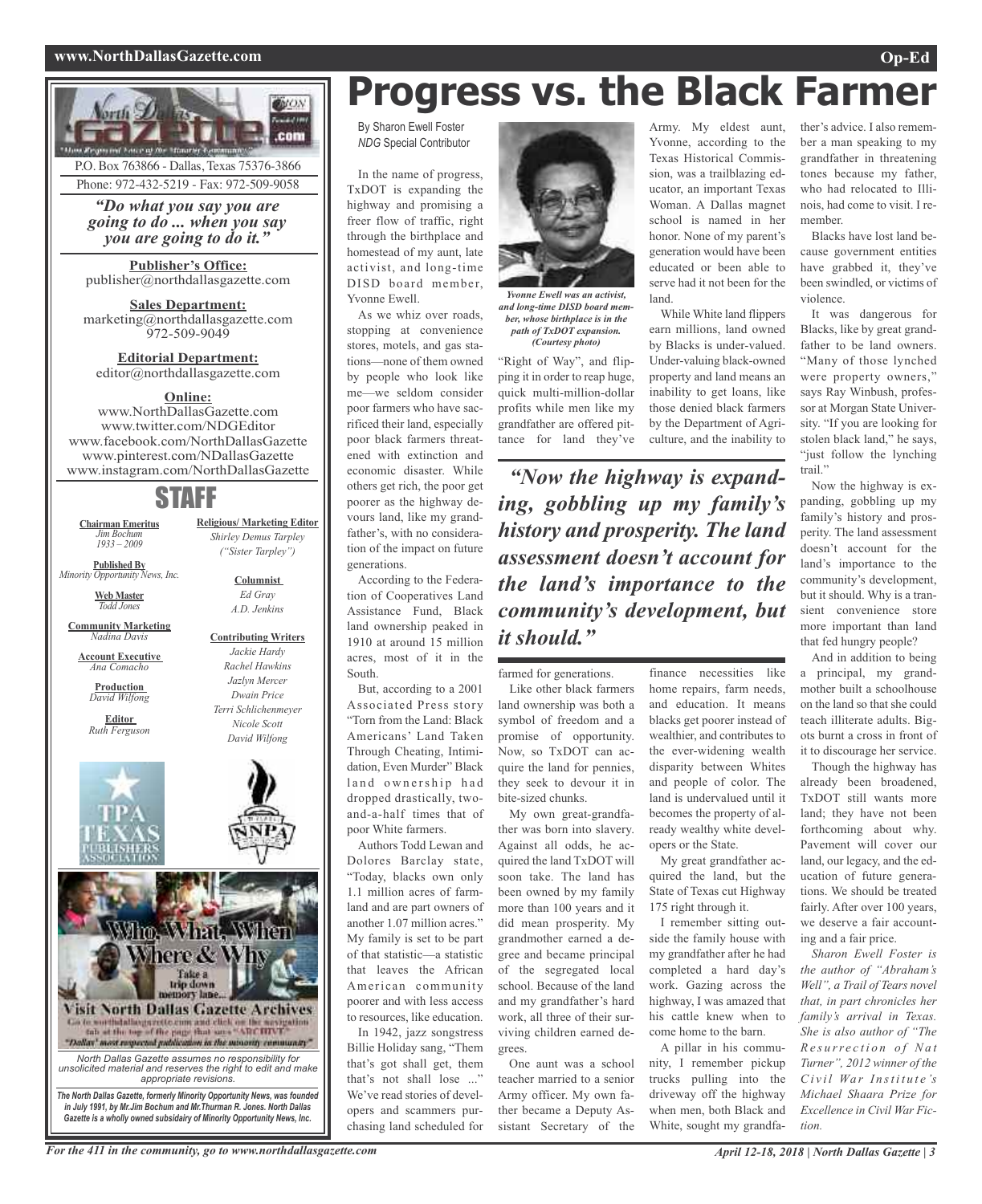## **'Re-gifting' of previously transplanted kidneys extends life for new recipients**

(UCLA) Sometimes, the gift of life can be "regifted."

That is, a kidney previously donated to one person can be re-donated to a new patient after the initial recipient dies, saving yet another life. Procedures in which people receive previously transplanted kidneys are virtually unheard of, but the surgery could save the lives of hundreds of people in the U.S. each year people who might otherwise die while waiting for a traditional kidney transplant.

Typically, previously transplanted kidneys are lost to future use when the first recipient dies. But Dr. Jeffrey Veale, a transplant surgeon at Ronald Reagan UCLA Medical Center who has performed the rare surgery three times, maintains that re-donating previously transplanted kidneys should



become standard practice. *Dr. Jeffrey Veale with (from left) Linda and Eva Maldonado and Vertis Boyce, the recipient of a re-donated kidney. (UCLA Health)*

One beneficiary of the surgery is 70-year-old Vertis Boyce, a Las Vegas resident who was freed from the limitations of dialysis in July 2017, when she received a re-gifted kidney from the family of Beto Maldonado.

After suffering from kidney disease for most of his life, Maldonado received a kidney transplant in 2015. But he died in an auto acci-

dent two years later. Rather than discard the still-usable kidney, his family agreed to donate the organ.

For Boyce, the power of the "gift of life" was no less meaningful because it was a re-gift.

On March 5, when she met Maldonado's mother, Eva, and sister, Linda, the trio barely spoke. Instead, they exchanged hugs. Eva reached out and held her hand over Boyce's abdomen and let it linger there, tears flowing from her eyes.

"Mi hijo," Eva said softly — "my son" in Spanish.

Said Boyce of her new kidney: "I'll take good care of myself so I can take good care of this."

Veale sums up the re-gift this way: One kidney helped three people live.

"In the United States about 25 percent of those who receive a donated kidney die while their kidney transplant is still functional," said Veale, director of the UCLA Kidney Exchange Program. "Re-gifting that viable organ to another patient on the waiting list gives new hope to patients who otherwise may not be considered for a transplant."

With a re-gifted kidney, people who had been reliant on dialysis for years could live normal lives, spending

time with their loved ones, traveling or doing anything else that people who aren't on dialysis may take for granted.

> Each year in the U.S., less than 20 percent of patients on the United Network for Organ Sharing kidney transplant waiting list will receive a transplant, and 13 people on that list die each day. If transplanting kidneys a second time were standard practice, it would open up a currently unutilized pool of donors.

Linda Maldonado said it had never occurred to the family to donate her brother's kidney to someone else until a health care provider asked her about it. She thought about the fact that Beto had more time with his family than he would have otherwise, thanks to the gift of a kidney from a teenager the Maldonados had never met.

"We just thought, 'They gave him that gift, why … not give that gift to somebody? Why not help another family if we can?'" Linda said.

Boyce is overwhelmed and grateful. In fact, thanks to the "re-gifted" kidney transplant she recently flew to her nephew's wedding, where she saw family members she hadn't seen for nearly a decade because of her need for regular dialysis.

"It's just like a blessing," Boyce said. "That's the best way I can explain it. I feel freer, and I know I'm on the road to a more fulfilled life. I have a 6-year-old grandbaby that I thought I wouldn't live to see grow up. I think I will be there now."

Learn more about the immunity, inflammation, infection and transplantation research theme, or I3T, at UCLA.

### **Pfizer partners with Sickle Cell disease community on new digital platform**

By Freddie Allen Editor-In-Chief NNPA Newswire

People living with sickle cell disease (SCD) fight a lifelong, uphill battle against severe pain, isolation and a medical establishment often ill-equipped to offer compassionate, informed care.

That's why Pfizer Inc., partnered with the Sickle Cell Disease Association of America (SCDAA) to create, oneSCDvoice, a digital platform that provides access to resources designed to increase knowledge, emotional support, and help empower people living with SCD, according to a press release about the new platform.

SCDAA, is a national organization that has supported the needs of the SCD community since 1971 with 50-plus chapters that provide critical services to the local SCD community, the press release stated.

The Centers for Disease Control and Prevention says

that sickle cell disease occurs in roughly 1 out of every 365 Black or African American births and about 1 in 13 Black or African American babies is born with sickle cell trait (SCT). Gary Gibson, the presi-

dent and CEO of Martin Center Sickle Cell Initiative, said that, historically, SCD patients often experience isolation.

Gibson said that, with the advent of social media over the last few years, there has been a tremendous explosion of people that are engaged and communicating about living with SCD. Advocates for people living with SCD wanted to organize those engagements in a way that would create a trusted resource.

"oneSCDvoice was developed to not only motivate advocacy around the disease, but also to help create a more informed and consistent voice for sickle cell disease patients and streamline access to all this information," said Gibson. "So, with oneSCDvoice,

now you have a place that you can trust with information about sickle cell disease. There's a tremendous amount of information on [oneSCDvoice.com] that is curated and is constantly checked to be make sure that it's accurate."

Gibson added that the platform is very user friendly and populated with a lot of information; users can also interact with experts that are a part of the oneSCDvoice community.

"In doing so, they are removed from that stigma of isolation that has been a part of sickle cell for so long, Gibson said. "So, now they can become more comfortable and feel more connected to a community…once they get used to it, they're going feel like oneSCDvoice is better than Facebook"

The platform features a library of links to credible information about SCD, curated by advocates, patients, and medical experts without Pfizer influence; the platform also includes clinical

trial education and a "smart social wall" for communitydriven conversations.

Dr. Kevin Williams, the chief medical officer for Pfizer's Rare Disease Unit, said that the smart social wall allows people that are living with sickle cell disease to engage each other and share information about issues that concern them about work or life, in general. The smart social wall also provides information from "the trusted research community" to help focus those conversations.

Williams said that the Black Press plays a major role, as the vanguard for communicating credible, relevant information directly to the Black community.

"I see this as a something that will be critical in raising awareness around not only oneSCDvoice, but also about sickle cell disease, in general," said Williams.

Gibson said that, it's important that people realize that companies like Pfizer have increased their investments in SCD research and treatment. Gibson said that those increased investments are a sign of hope for people living with SCD.

"Pfizer is investing a lot of money, not only in the development of treatments, but also in ways that will help SCD community members to improve their

lives by providing access to platforms like oneSCDvoice," said Gibson. "This was not true five years ago or even three years ago, but now it's true and it's an example that people are caring and investing more and that's a sign of hope for everyone involved in the SCD community."

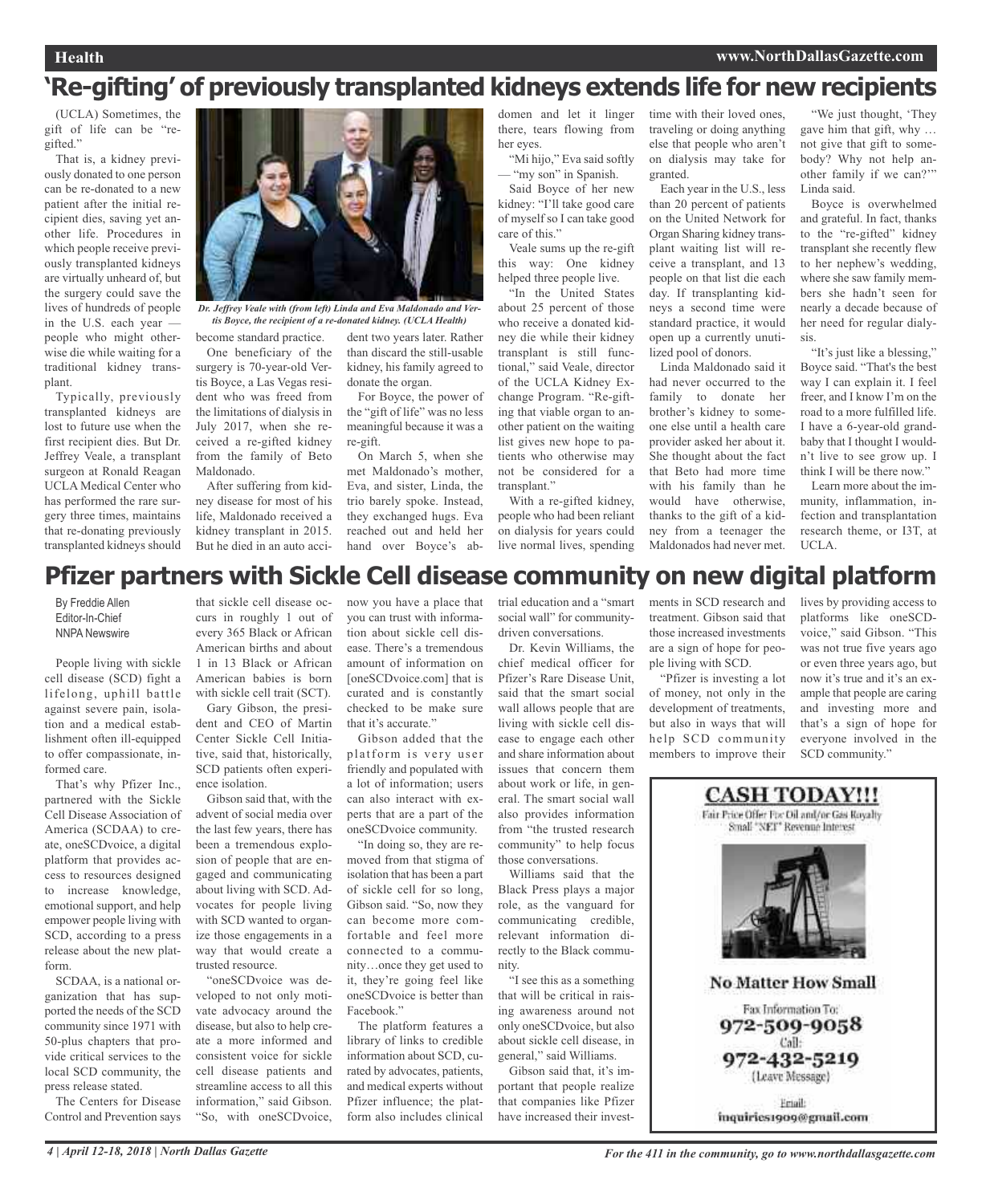#### **www.NorthDallasGazette.com**

## **Irving approves additional funding for parks and recreational development**

By Rachel Hawkins *NDG* Staff Writer

The Irving City Council agreed to approve the \$245,000 agreement between the City of Irving and Halff Associates INC, for the development of the Parks, Recreation and Open Space Master Plan on Thursday, April 5.

The goals of the Parks, Recreation and Open Space Master Plan are to cre-

atively work towards a goal of 10 acres of parks and open space per 1,000 residents, renovate inefficient facilities, implement additional practices, update the park system, review existing funding, research potential revenues, and provide a 5-year action plan with a 10-year horizon plan. The planning process was heavily based on Irving's citizens' input. The last update was conducted in 2000 to

the original 1996 Park, Recreation and Open Space Master Plan.

The Imagine Irving Comprehensive Plan was adopted in July 2017. That plan number one goal was to conduct a park systemwide Master Plan to address recreational priories, improve the quality of the park system, and evaluate and prioritize potential projects. The City of Irving's Parks

department is in charge of

overseeing: 75 parks and beautification areas, 2,000 acres of parkland, 6 recreation centers, 7 aquatic facilities, 1 senior center, 1 teen center, 33 miles of trails, numerous athletic complexes, 1 skate park, and several rental facilities.

In 2017, a citizen survey was issued to see the level of priority for recreational facilities was needed the most.

**High priority:** Play-

ground and playground equipment, hiking, biking, and walking trails, picnic shelters, outdoor basketball courts, fishing and canoeing, multipurpose indoor centers and recreation centers.

**Moderate priority:** Sand volleyball courts, baseball fields, outdoor swimming pools, soccer fields, lighted tennis courts, additional tennis courts, indoor basketball courts, and indoor

swimming pools.

**Low priority:** In-line hockey rink, lighted in-line hockey rink, lighted soccer fields, softball fields, equestrian trails, indoor tennis, and racquetball courts.

**Community**

The benefits of this plan could include Irving having modern cutting-edge recreational technology, maintaining eligibility for grants and state funding, and a rep-

#### See PARKS, Page 16

## **Holmes to speak at special service for St. Luke 'Community' UMC 85th anniversary**

St. Luke "Community" United Methodist Church is celebrating 85 years of fellowship with a special series of events.

Dr. Zan Wesley Holmes, Jr., St. Luke Pastor Emeritus, will be the speaker at the 8 a.m. and 11 a.m. worship celebrations Sunday, April 22, for the church's 85th anniversary.

The anniversary theme is "Honoring Our Legacy— Pursuing Our Destiny." The Dallas.



church is located at 5710 East R.L. Thornton Frwy., *Dr. Zan Wesley Holmes (Courtesy photo)*

The community is invited to join members at multiple activities planned April 18- 25 to celebrate the church's legacy.

April 18 - 7 p.m. - "St. Luke's Got Talent.

April 22 - 8 a.m. & 11 a.m. - Worship Services.

April 23 - 11 .am. shotgun start - St. Luke Anniversary Golf Tournamen (Keeton Park Golf Course, 2223 N. Jim Miller Road, Dallas), Contact: Allen

Avery at 214-930-0439 April 25 - 7 p.m. - "IN-NERtainment" featuring

Comedian Marcus Wiley For more information about St. Luke's anniver-

sary activities, please call 214-821-2970, or visit the website at www.slcumc.org.



### **No Taxation without Relaxation: Kona Ice to host 5th annual National 'Chill Out' Day**

With Tax Day right around the corner, many of us are reaching into our pockets to pay-off Uncle Sam. To relieve taxpayers of the stress associated with meeting the federal deadline, Kona Ice will be hosting its fifth annual National "Chill Out" Day.

The island-inspired truck will be parked at various locations across the greater Dallas area to hand out FREE cups of tropical shaved ice to all who stop by. The refreshing treat will ensure that there is no taxation without relaxation this tax season.

National "Chill Out" Day is one of the many ways Kona Ice is encouraging the nation to take a step back, relax and enjoy a Kona. National "Chill Out" Day is one small, yet powerful, way the brand hopes to put a smile on people's faces. Through partnerships with schools, youth sports leagues and other neighborhood organizations, Kona Ice has given back more than \$50 million to the communities it serves. You can visit these sites

on Tuesday, April 17:

• Firestone Complete Auto Care (600 E. Stacy Road, Allen,  $TX$ ) // 11 a.m.  $-1$  p.m.

• Klyde Warren Park (Corner of Woodall Rogers & N. Harwood) // 11:30 a.m. – 1:30 p.m.

• Euless Public Library (201 N. Ector Dr., Euless, TX)  $// 11:30$  a.m.  $-1:30$  p.m. • Chase Bank (3061 W. Camp Wisdom, Grand Prairie, TX)  $// 12 - 2 p.m.$ 

• Lowes Home Improvement (1000 W. Arbrook Blvd., Arlington, TX)  $// 12 -$ 2 p.m.

• Duncanville Chamber (300 E. Wheatland Road, Duncanville, TX)  $// 12 - 2$ p.m.

• Tinsley Park (2617 Anita Dr., Garland, TX)  $\frac{1}{2}$  – 2 p.m.

• Rowlett Chamber of Commerce (4418 Main TX) // 5:30 – 7 p.m.

Street, Rowland, TX) // 12 – 2 p.m.

• Sam's Club (2900 W. Wheatland Road, Dallas,  $TX$ ) // 12 – 2 p.m.

• Eastpoint Business Center (5100 Catron Drive, Dallas, TX)  $\frac{1}{2}$  – 2 p.m.

• Chase Bank Building (740 E. Campbell Road, Richardson, TX)  $// 1 - 3 p.m.$ 

• Old Town Coppell (768 W. Main Street, Coppell, TX)  $\frac{1}{2} - 4$  p.m.

• Mathnasium Prosper (1040 North Coit Road, Prosper, TX)  $\frac{1}{2} - 4$  p.m.

• Home Depot (5280 South Hwy. 360, Grand Prairie, TX)  $\frac{1}{2}$  – 4 p.m.

• YMCA (4546 S. Carrier, Grand Prairie, TX)  $// 5 - 7$ p.m.

• David McDavid Honda of Irving (3700 W. Airport Fwy., Irving, TX)  $\pi/2 - 4$ p.m.

• Firestone CompleteAuto Care (4700 Preston Road, Frisco, TX)  $\frac{1}{2}$  – 4 p.m. • Smith Library (300 Country Club Road, Wylie,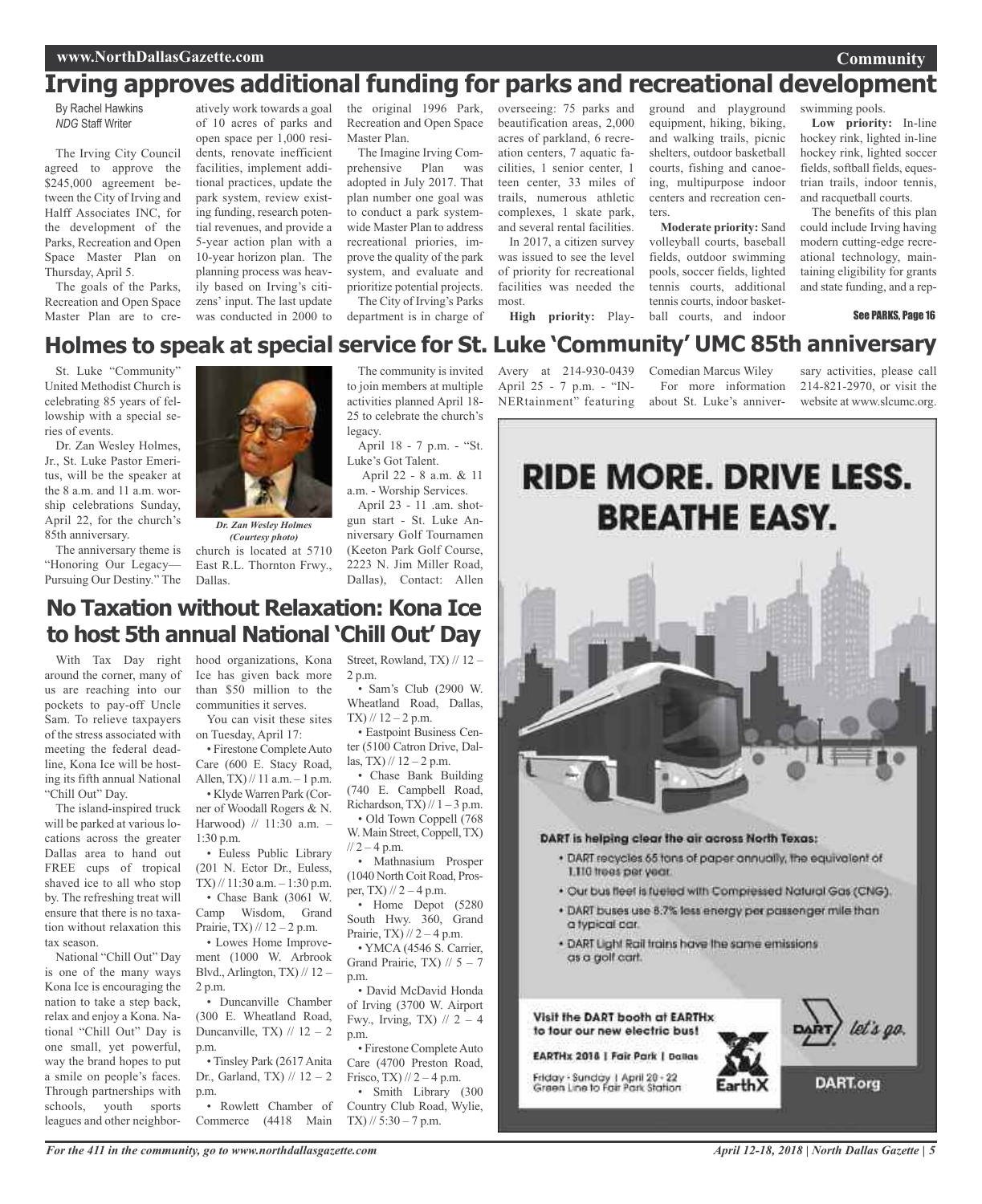wood, El Centro food and hospitality service faculty member, and founding members of the "Bits and

More than 150 accomplished chefs in the Dallas area received their formal training at El Centro's Food and Hospitality Institute, including: Richard Chamberlain of Chamberlain's Steak and Chop House and Chamberlain's Fish Market Grill; Nathan Tate of Boulevadier and Rapscallion; Dunia Borga of LaDuni Restaurants; Marc Cassel of 20 Feet Seafood Joint; and Shari

Bites" committee.

### **'Bits and Bites' are a foodie's delights at 10th anniversary El Centro event** tute will honor Jessie Year-

Palate-pleasing "Bits and Bites" will be served during a special 10th-anniversary culinary event presented by the El Centro College Food and Hospitality Institute on Sun., April 15. Ten years marks this program of extraordinary dishes that will be served at the Dallas Arboretum's new food and sustainability-focused event space, called A Tasteful Place, from 5 to 8 p.m.

Tickets are \$65 per person and can be purchased online at https://www.elcentrocollege.edu/cd/dcc/hosp/foodhosp/pages/bits-and-bites-2018-tickets.aspx. Tickets also can be purchased by mail; make checks payable to the DCCCD Foundation and send to: El Centro College, Cindy Bozelli-Duke,



Business and Public Services, 801 Main St., Dallas TX 75202.

"Bits and Bites" is an annual opportunity for food lovers to taste and enjoy culinary creations made by Dallas-area chefs who are El Centro alumni, along with current students in the college's culinary program.

The event offers innovative, chef-curated food (in bite sizes), with wine pairings, that tickle the taste buds and give attendees the

chance to support a culinary program that trains and educates the Dallas/Fort Wortharea's food and hospitality workforce.

"Proceeds from the event contribute to a fund established to enhance and expand our Food and Hospitality Institute," said Steve De-Shazo, who directs El Centro's FHI. "The event is a chance to showcase the accomplishments of our graduates, who are among the best chefs in the DFW area, and to give our students an opportunity to learn from them."

A few of the presenting chefs include:

• CBD Provisions, Chef Nick Walker

• 3015 at Trinity Groves, Chef Sharon Van Meter

• The Mozzarella Company, Paula Lambert

• Empire Bakery, Chef Meaders Ozarow

Parigi, Chef Janice Provost

• Grand Hyatt DFW, Chef Jean-Claude Plihon

• Fairmont Hotel / The Pyramid Room, Chef Jared Harms

• The Porch, Chef Adam West

• La Duni, Chef Dunia Borgia

• Café 43, ChefJohn Maas • 20 Feet Seafood Joint,

Chef Marc Cassel • Whiskey Cake, Chef

Hugh Stewart

• Vestals Catering, Chef Jordan Swim

• Chef Robert Clifford

• The Rustic...and more! During the event, the insti-

Carlson of Dessert Dreams. For ticket information, contact Cindy Bozzelli-Duke at 214-860-2213 or email bo-duke@dcccd.edu.

# **Opinion: The HBCU community needs bipartisan support**

By Dr. Harry L. Williams President and CEO Thurgood Marshall College Fund

A few months ago, the Thurgood Marshall College Fund (TMCF) was proud to welcome the presidents and chancellors from 30 Historically Black Colleges and Universities (HBCUs) and Predominantly Black Institutions (PBIs) to Washington, D.C. for the second annual HBCU Fly-In held in conjunction with the leadership of Senator Tim Scott (R-S.C.) and Representative Mark Walker (R-N.C.), who are both members of the very important, bipartisan HBCU Caucus.

My experience as a former HBCU president and now leader of TMCF, working on behalf of our 47 p u b l i c l y - s u p p o r t e d HBCUs, gives me a broad perspective on the federal

government's partnership with HBCUs, as delivered through this event's multiple listening sessions and direct engagement opportunities with members of Congress and senior leadership within the Trump Administration. Thanks to the commitment of dozens of our HBCU presidents and chancellors who attended our inaugural convening and this year's fly-in, we're beginning to see major developments from several federal agencies looking to increase support for HBCUs and to create more opportunities for our scholars.

Thanks to our collective advocacy, several HBCUs that were devastated by Hurricane Katrina in 2005 received total forgiveness of outstanding loans awarded for the restoration of their campuses in the hurricane's aftermath.

Southern University at New Orleans, Dillard University, Xavier University, and Tougaloo College are free of their repayment obligations on more than \$300 million in federal loans, because of direct engagement with and action from this administration and congressional leadership on issues of critical importance to our HBCU's, like this one.

Perhaps the most significant indicator of our growing partnership has been the achievement of level funding in the President's FY' 2019 budget proposal and within the recent Omnibus Appropriations Bills. For example, the FY' 2018 Omnibus Appropriations bill had major wins for HBCUs:

Pell Grant Maximum Award

• FY'17 Funding Level: \$5,920 (per student)

\$6,095 (+\$175/increase of 2.96 percent). Title III, Part B and F, Strengthening HBCUs Un-

dergraduate Programs • FY'17 Funding Level:

\$244.6 million • FY'18 Funding Level: \$279.6 million (+\$34 million/increase of 14.3 percent)

Title III, Part B, Strengthening HBCUs Graduate Programs

• FY'17 Funding Level: \$63.2 million • FY'18 Funding Level:

\$72.3 million (+\$9 million/increase of 14.3 percent)

Title III, Part A, Strengthening PBI Program • FY'17 Funding Level: \$9.9 million

• FY'18 Funding Level: \$11.3 million (+\$1.4 million/increase of 14.3 percent)

• FY'18 Funding Level: Program at HBCUs and Title VII, Masters Degree

PBIs • FY'17 Funding Level: \$7.5 million

• FY'18 Funding Level: \$8.5million (+\$1 million/increase of 14.3 percent)

We are cognizant that many lawmakers in the majority in Congress favor fiscal austerity to address budgetary issues, but in a legislative environment dominated by talks of budget cuts, critical HBCU funding lines were increased, which is a demonstrable return on our collective investment in bipartisan engagement.

Indeed, TMCF's decision not to resist, but instead engage in a strategic way and bipartisan fashion on behalf of our nearly 300,000 HBCU students who need a voice in Congress and with the Trump Administration has borne fruit at many levels. I am optimistic that

many of our presidents and chancellors departed the nation's capital with a clearer sense of the propriety of this strategy given our mutual goals, and now having the benefit to witness the rewards of this advocacy effort. TMCF will not stop engaging with all of our federal partners, because bipartisan advocacy with the Congress and engagement with the Trump Administration is paying dividends for our nation's **HBCUs**.

*Dr. Harry L. Williams is the president & CEO of Thurgood Marshall College Fund (TMCF), the largest organization exclusively representing the Black College Community. Prior to joining TMCF, he spent eight years as president of Delaware State University. Follow him on Twitter at @DrHLWilliams.*

**Expanding robotics program offers opportunities for special-ed students**

Dallas ISD "Adaptive Robotics" teams are gearing up to show off their robots and skills during <sup>a</sup> scrimmage on Friday, April 27.

Students receiving special education services have the opportunity to explore basic concepts in science, technology, engineering and math (STEM). Expanding from five teams participating during the 2016-2017 school year, there are nine

participating secondary campuses this year.

In several district elementary specialized classrooms, the robotics experiences are being expanded through the use of robots such as the Ozobot and the BeeBot. Students will use these robots to solve problems and to participate in academic tasks.

At the first spring semester scrimmage in February at Loos Field House, students worked on social skills, community involvement, higher level thinking, and problem solving.

The Special Education Department and Dallas ISD

STEM Department continue to collaborate to provide opportunities for students receiving special education services to explore the growing field of STEM.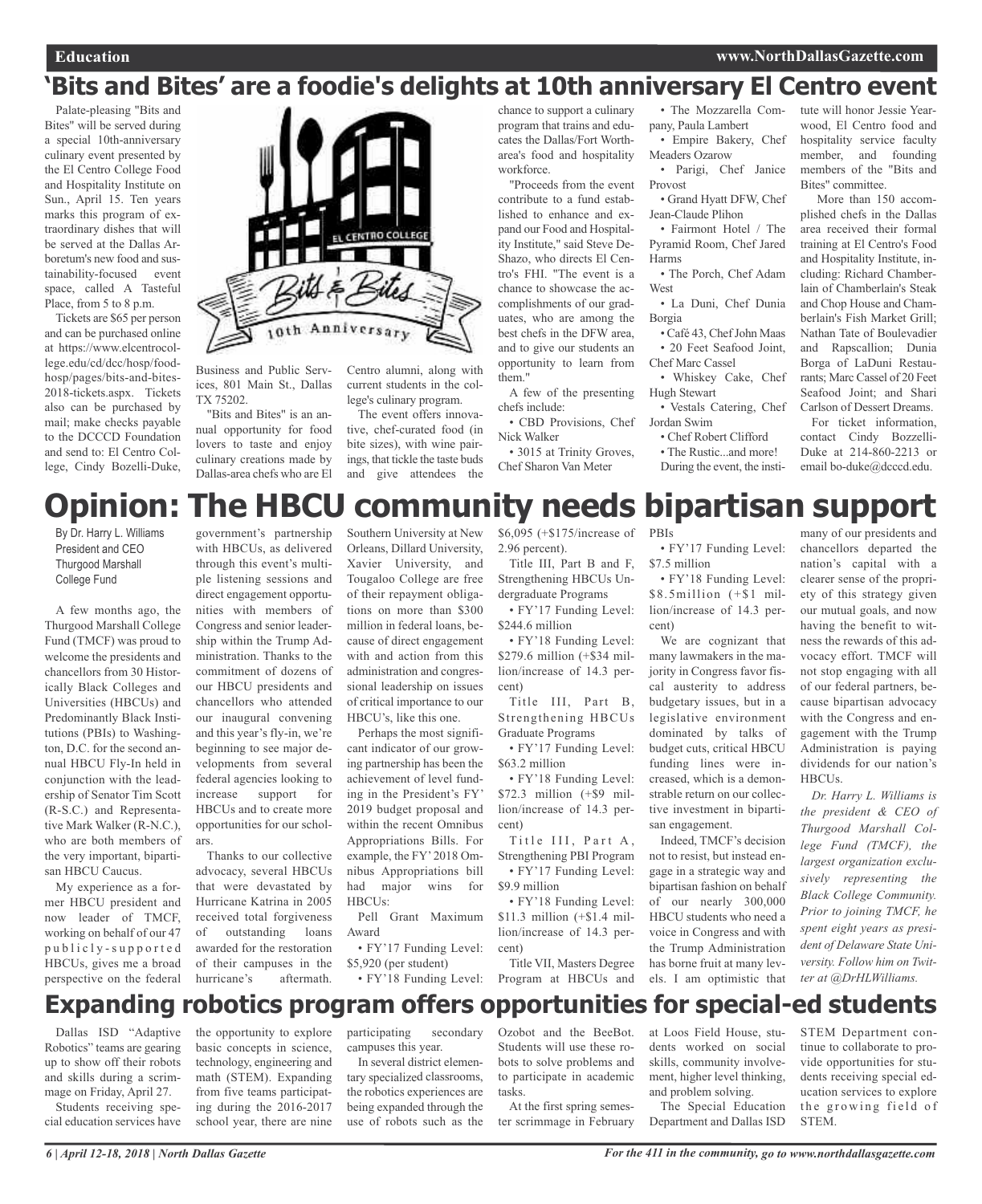#### **WAWREY CONSTRUSTER AND IMPORTATION CONSTRUCTED AT A SECOND <b>North Dallas:** Carrollton / Irving / Plano

# **Minnie's Food Pantry raises \$1.3 million at star-studded gala**



*Oprah Winfrey, signs an autograph as Cheryl Jackson, Founder of Minnie's Food Pantry, right, watches on the red carpet at the Minnie's Food Pantry 10th Annual Feed Just One Gala on April 3 at the Omni Frisco Hotel in Frisco. (Courtesy photo).*

The Minnie's Food Pantry Feed Just One Gala 10th Annivesary celebration was nothing short of magical as global media leader and philanthropist Oprah Winfrey took the stage and inspired a sold-out room of 760 people to pledge a total of \$1.3 million to support the organization in their mission to reduce hunger.

Grammy award winning gospel recording artist, Israel Houghton opened the show with hissong, "The Power of One" and Grammy award winning gospel recording artists, Donnie McClurkin, sang "Stand" in tribute to Cheryl Jackson's late mother, Minnie Hawthorne-Ewing, the namesake for Minnie's Food Pantry. Pastor John Gray gave the invocation and Floyd Mayweather greeted the crowd with a welcome, pledging to support Minnie's Food Pantry now and in the years to come.

Joel and Victoria Osteen, pastors of Lakewood Church, presented the Minnie Ewing Legacy Award to Emmy nominated actress, author and President of LightWorkers Media, Roma Downey and award-winning television and film producer Mark Burnett, President of MGM Television Group and Digital. The legacy award identifies, supports and celebrates individuals who have demonstrated "the heart of a giver" in the same way that Minnie Ewing lived her life. It acknowledges individuals who have exhibited outstanding leadership and contributed at least 300,000 meals to Minnie's Food Pantry.

The highlight of the night was Oprah Winfrey, who inspired the audience as she described her life growing up in Mississippi, her grandmother's influence on her life and and how she lives her life with intention. "True freedom is waking up in the morning and deciding what you want to do with your life. That is what I wish for each of you," Winfrey shared.

Following her remarks, Oprah Winfrey announced a donation of \$250,000, then charged the room to match her gift. Not only did the attendees rise to the occasion, but they exceeded even Winfrey's expectations, raising more than \$1.3 million dollars in an impromptu fundraising fashion of coming to the stage and sharing their name and donation pledge. Rob and Melissa Wechsler donated \$250,000 and Peter and Tatiana Concro, founder of Jersey Mike's Subs, was a \$100,000 gala sponsor and also committed to an additional \$100,000 annually for the next five years. Mark Burnett and Roma Downey donated \$100,000 and Bill and Vicki Adkins contributed \$25,000 to the event sponsorship and

In addition to the monetary donations, former WNBA star, Fran Harris, who owns Harris Real Estate Partners, pledged to acquire and restore the childhood home of Minnie Hawthorne-Ewing, Cheryl's mother and donate it to Minnie's Food Pantry.

The night was filled with surprises for the guests from the start, including a goody

ceived a sub from Jersey

Mike's, a commemorative special 10-year anniversary ued at more than \$275. Occasion and K. Rashae, a

bag where each attendee re-candle from Brighton the bottle of Dr. Pepper and a smart watch from Fossil, val-

Founded by Dr. Cheryl "Action" Jackson, Minnie's See GALA, Page 14

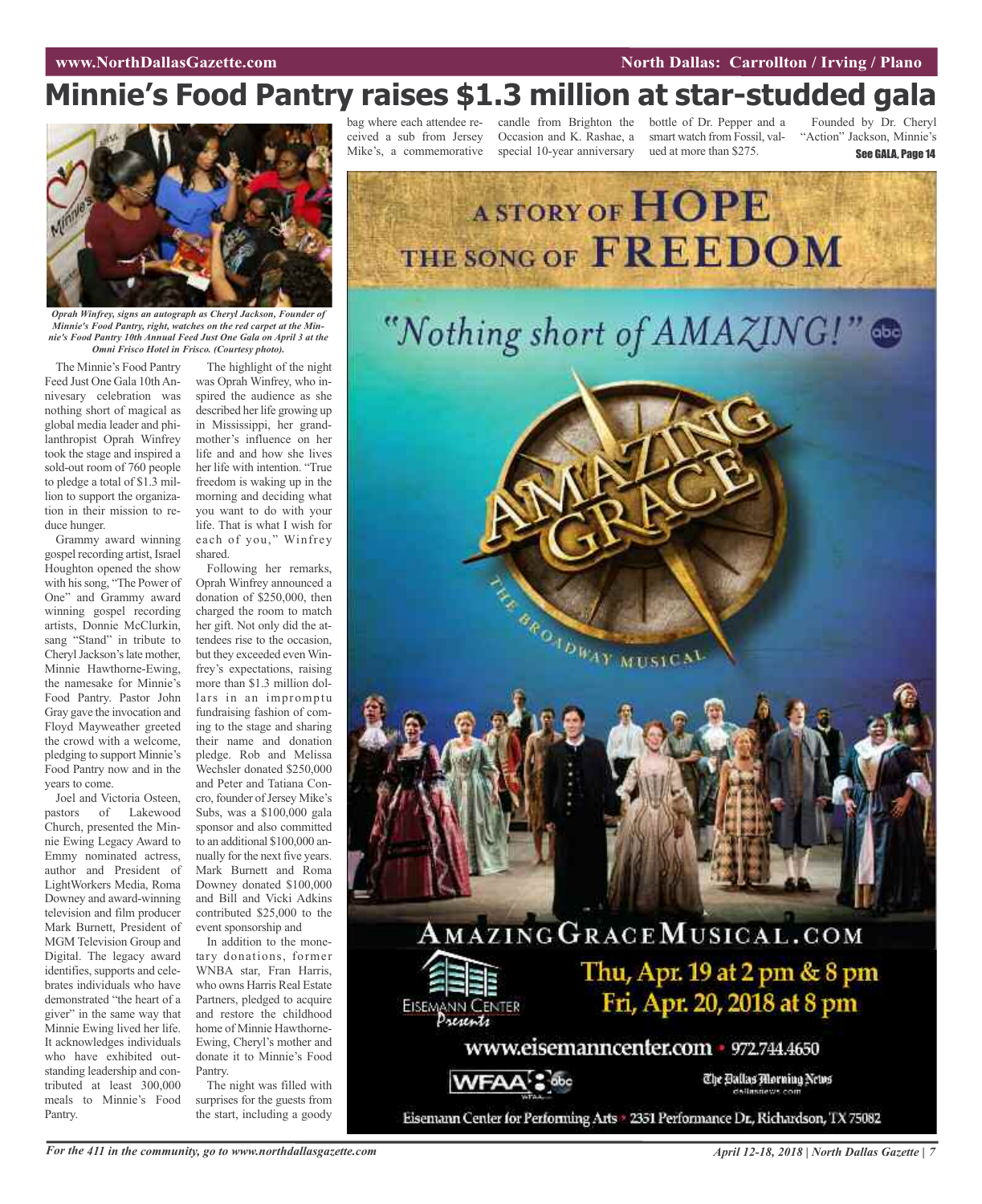#### **www.NorthDallasGazette.com**

at 7 a.m. in Irving.

### **City Briefs**

**Dallas** The Cedar Valley College and El Cento College are to hold **candidate forums for District 7 DCCCD trustee seat** for two candidates, Charletta Rogers Compton, current chair of the DCCCD board of trustees, and Dr. Micheal Jackson, a retired El Centro College administrator, who are running for a seat on the Dallas Community College District's board of trustees for District 7. They will be held at Cedar Valley College on April 11, in room M233 in the M building, in Dallas at 11:00 a.m., and El Centro College on April 18 in room 100 in the C building, in Dallas at 7:00 p.m.



*Judge Lynn Toler*

Judge Lynn Toler, an actress and producer of Emmy-nominated hit television show, Divorce Court, is to Keynote the **55th Annual V. Alyce Foster Trailblazer Awards Luncheon** on Saturday, April 28, at noon, at the Hilton Anatole

Hotel in Dallas. This event will be hosted by South Dallas Business & Professional Women's Club, Inc, where they will 12 outstanding Trailblazers and Honorees in the Dallas community, and award scholarships to eight graduating seniors.

Texas A&M College of Dentistry students will provide **free dental sealants** at The Asian-American Dental Society's Biannual Dental Sealant and Prophy Day on April 14 at Texas A&M College of Dentistry, in Dallas from 9:00 a.m. to 3 p.m. To receive the free preventive dental treatment, you must RSVP in advance by calling (214) 471-5450 or visiting freesealantday.setmore.com

The Dallas Black Chamber of Commerce - Business Development Corporation (BDC) will celebrate their **23rd Annual Samuel L. Brown Scholarship Golf Tournament** on April 23 at 7:00 a.m. at Cedar Crest Golf Club, in Dallas. 100 golfers, guests, volunteers, plus members of the civic, nonprofit and business community will be invited to this event to watch as golfers raise money for scholarship funds. All proceeds will go towards the Excellence In Education Scholarship Fund. The golf

### **Local March for Our Lives event organized in Coppell**

The Texas District 24 Town Hall for Our Lives was held April 8 at Coppell's Old Town Pavilion, allowing students, parents and other citizens to share their questions and concerns on current and future gun legislation.

Johanna Luza, from Texas Gun Sense, Donna Schmidt, from Moms Demand Action, and Jan McDowell, Democratic candidate for Texas Congressional District 24, were the speakers for the event.

The panel moderator was Nisha Singh, a District 24 resident and high school junior from Hockaday.

For those unable to attend, more information can be found at www.momsdemandaction.org,



*8 | April 12-18, 2018 | North Dallas Gazette*

tournament will also feature breakfast and awards luncheon

The Martin Luther King, Jr. Community Center is hosting a **"Meet and Greet"** on Thursday, April 19 from 6:30 p.m. to 8:30 p.m. at MLK, Jr. Community Center (Bldg A), in Dallas. To honor of the ongoing MLK beautification project, they will have a rib-

bon-cutting ceremony. Attendees will have the opportunity to meet volunteers, and network with community partners.

The Meadows Conference Center in Dallas is holding a **"Can We Talk"** free workshop on May 30, from 10:00 a.m. to 3:00 p.m.

This workshop is available for social services professionals who want an opportunity with multi-agencies to connect, network, and share resources. Complimentary lunch will be served. You must RSVP by May 25 by contact: 214- 670-8442 or info@dallasmlkcenter.com

#### **Irving**

Toyota Music Factory's grand opening will be held from April 13 to 15 starting

Attendees will experience live music from local bands, entertainers such as face painters, balloon twisters, magicians, jugglers, and fire

breathers, appearances and autograph opportunities from the Dallas Cowboys Rhythm and Blue and the Mavs ManiAACs.

Guests will also be able to choose from more than 25 restaurants and entertainment options.

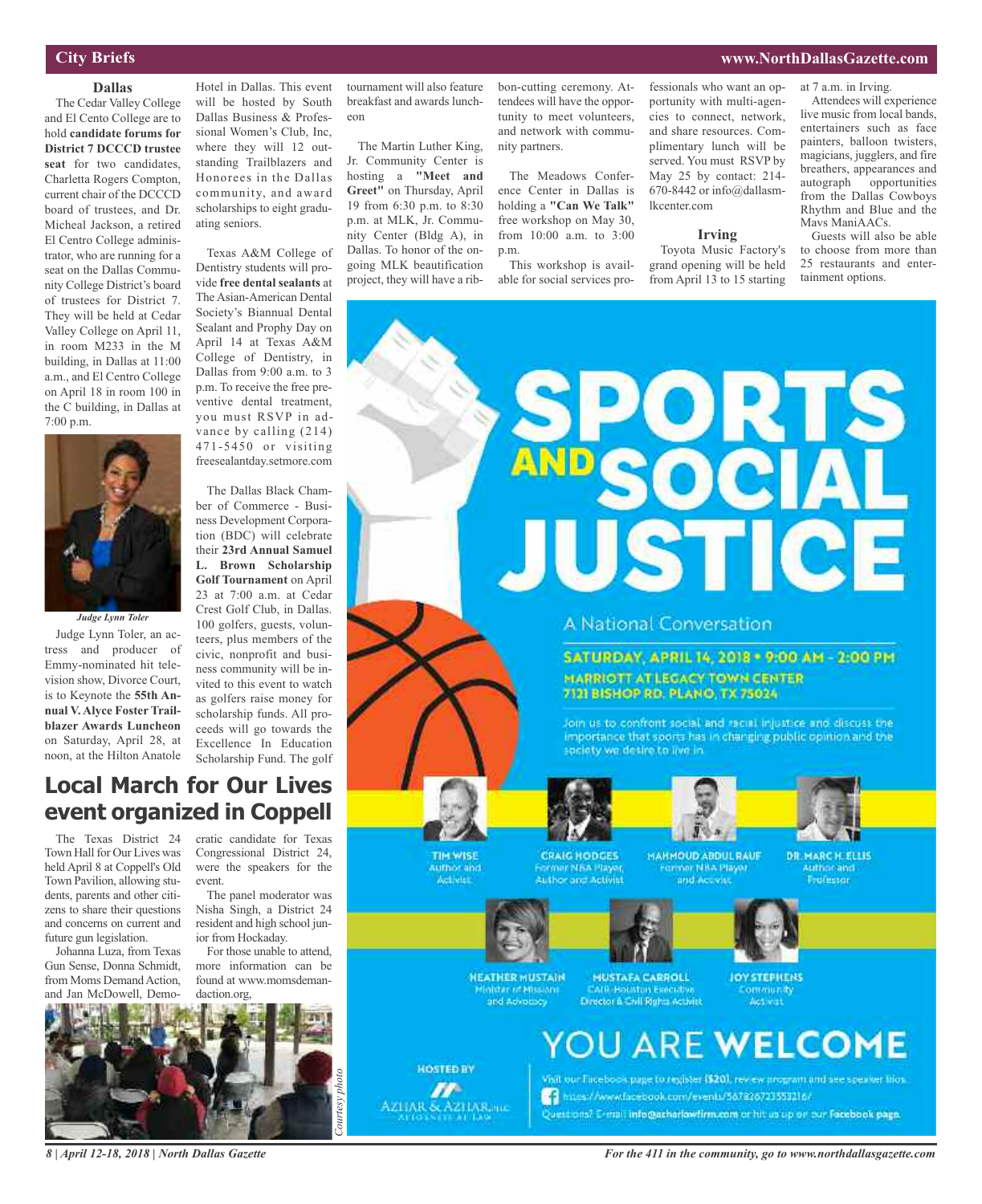OAK BROOK, Ill., -- Mc-Donald's USAannounced the return of one of its staple events, the 12th annual Inspiration Celebration Gospel Tour. The longest-running, brand-owned gospel tour of its kind is back with an award-winning talent line-up sure to please fans nationwide. This free concert tour begins May 17 and runs until Oct. 22. The show will stop in Dallas on Aug. 31 at The Potter's House.

The 2018 nationwide concert series appeals to a wide range of gospel music lovers with its lineup of award-winning talent, including urban contemporary gospel artist and preacher Deitrick Haddon, choir master Ricky Dillard, contemporary artists, JJ Hairston, LeAndria Johnson and Todd Dulaney, as well as hip-hop gospel artist Canton Jones.

The tour is just one way that McDonald's displays its commitment to changing for



*Gospel tour. (Photo: Amazon Music)*

the better. In fact, for nearly 50 years, the National Black McDonald's Operators Association (NBMOA) has given back to the communities they serve by providing scholarships, donating time and money to local schools and hiring minority youth.

As with previous years, the tour will celebrate McDonald's continued devotion to Ronald McDonald House Charities (RMHC). At each stop, the national tour will raise a love offering to support families served by the Charity. In just the last five years, the love offering has raised nearly \$800,000 to aid in helping families stay close when their children are ill, raising nearly a quarter of a million dollars in 2017 alone.

"The annual Inspiration Celebration Gospel Tour is so important to us as a brand. It allows us to further connect with the community as we empower one another to make a difference," said Mc-Donald's Owner/Operator, Hazel Smith. "Plus, we create a platform for our neigh-

**GeeksandnerdshaveablastatDallasFanExpo**

By Madison Dolo *NDG* Special Contributor

For one weekend,April 6- 8, at The Dallas Fan expo, an annual convention bringing together a wide range of geeks and nerds across the state, was held at the Kay Bailey Hutchison Center. The fandoms celebrated range from anime, such as My Hero Academia, retro films like Back to the Future, video games, comic books, and even mainstream franchises such as the nostalgic hit Stranger Things.

At the event, there were many activities and celebrities to delight adults and children alike. Cosplay competitions bring favorite characters to life, question and answer sessions provided fans with an opportunity to delve into the minds of their favorite actors, vast dealer's booths chock full of fanboy/girl merchandise left plenty of room for explo-



*At The Dallas Fan Expo dedicated fans of different genres and shows gathered. (Image: Kendall Dolo / NDG)*

ration.

If you are a dorky parent on the go, there was a specialized kids lounge for the little ones to enjoy. Although filled to the brim with excited attendees, the staff was very informative and willing to help navigate the large event.

But the best part of the convention was the community aspect of it all. Being surrounded by like-minded enthusiasts sharing and embracing their mutual quirky interests, makes the geek world seem a little larger and not just a small niche community.

bors to join us in helping families stay close when their children are ill by raising donations for those served by local RMHC Chapters."

As a new part of the tour, McDonald's will award one HBCU college student with a \$10,000 Thurgood Marshall College Fund Scholarship at a select tour stop during the Inspiration Celebration Gospel Tour. This is one of five scholarship McDonald's is sponsoring throughout the

year. More information regarding the scholarships will be available on www.mcdonalds.com.

"It's a privilege to be part of the tour I've watched and admired over the years. Mc-Donald's is doing something incredible by giving back to the community through a dynamic gospel tour. Getting behind this was a must," said JJ Hairston, an award-winning, first-time artist on McDonald's Celebration Inspiration Gospel Tour.

Legendary singer, songwriter and producer, Donald Lawrence will return as the tour's music director. Tour favorite, contemporary gospel artist and radio personality Lonnie Hunter resumes hosting duties.

As always, all concerts are free of charge. Eager fans can visit www.365Black.com to secure tickets.





*NDG Entertainment Ticket Giveaway!!! Follow North Dallas Gazette on Facebook, Twitter and Instagram to keep up on all the latest!!!*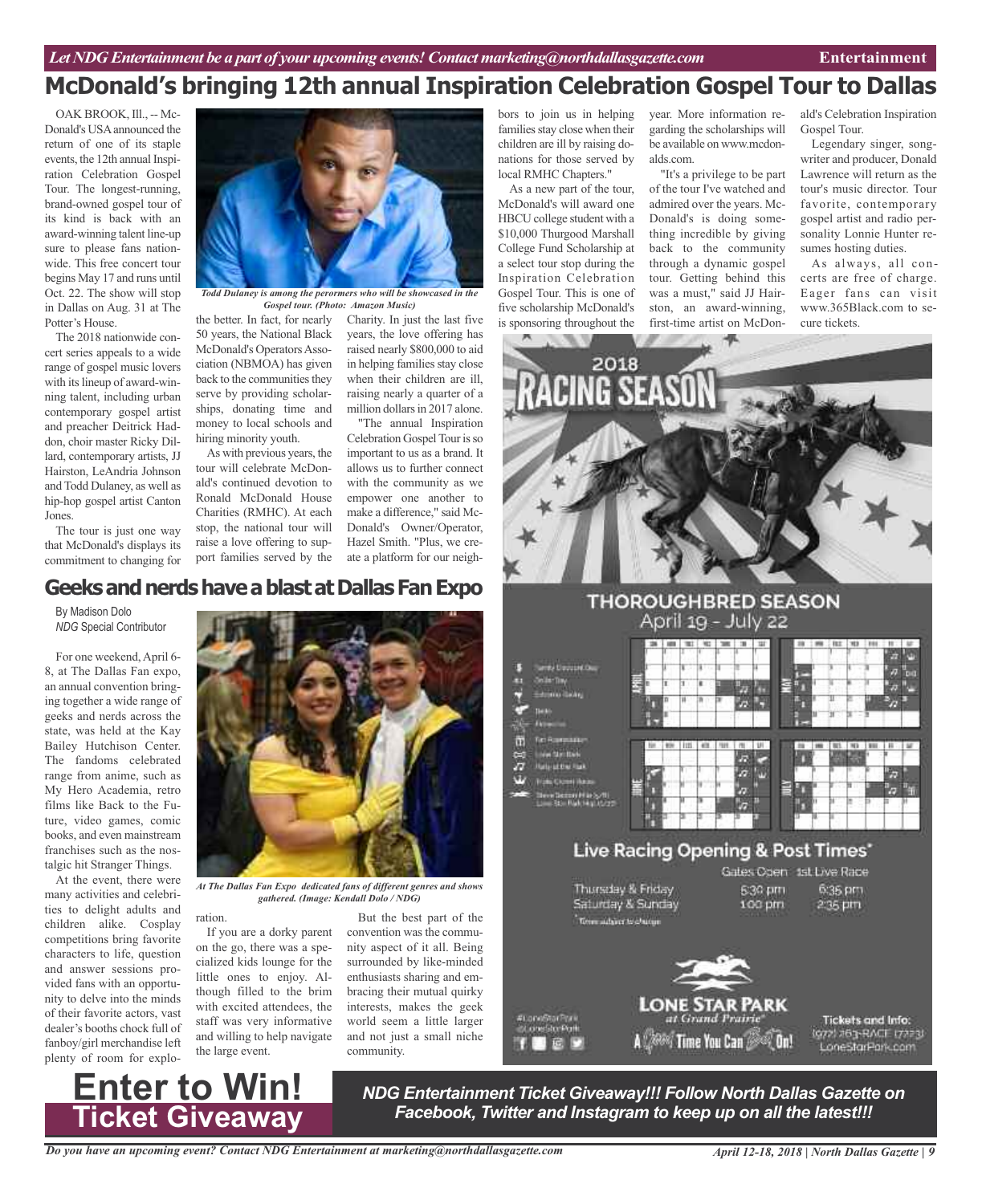## **Dallas Black Dance Theater pays tribute to those who were lost**

By Rachel Hawkin *NDG* Staff Writer

Dancers in sustained motion who embraced their collective strength.

That's the concept audience members took away at the end of the Friday night as they sat captivated, watching dancers glide across the stage with raw emotion and striking talent.

Dallas Black Dance Theater's Encore! performed the debut of *In the Sea of Heaven* from April 6 to 7 at the Moody Performance Hall, in Dallas.

The piece *In the Sea of Heaven*, was part of DBDT: Rising Excellence Series, was created by Japanese choreographer, Takehiro "Take" Ueyama. His dance

was inspired by the earthquake and tsunami that devastated Japan in 2011, as well as the 2017 hurricanes. He described the dance as paying tribute to the victims who are later transformed into angels.

Ueyama modern work brought awareness of the effects of natural disasters. *In the Sea of Heaven* shows strong themes of letting go and moving on but still remember the ones that were lost.

The music to this dance also made its world debut. It took on a unique ambient style that left those who watched in wonder.

Ueyama was born and raised in Tokyo. When he moved to the United States in 1991 he decided to study dance at Juilliard in New



*Dallas Black Dance Theater's Encore! performed the debut of In the Sea of Heaven from April 6 to 7 at the Moody Performance Hall, in Dallas.(Courtesy photo)*

### **Irving Police program that helps kids needs new building**

For 25 years, the Irving Police Athletic League (IPAL) has been serving children in the community.

This program began 25 years ago to target at-risk youth when Irving was struggling with gang-related activity and violence. It has continued to grow and offers opportunities to local children who would otherwise not be able to participate in activities of this caliber.

The IPAL is in desperate need for a larger and safer facility to instruct and train. The State ofTexas graciously awarded the IPAL a sum of approximately \$202,000 with the condition that matching funds are raised by August 1, 2018. The funds we raise this year will enable IPAL to renovate a historic building the City of Irving currently owns, giving us the much needed training space required to offer services to more children as well asthe addition of classroom space for tutoring, mentoring, and workshops, positioning us to better serve the youth of the community for years to come.

The non-profit has been awarded \$202,000 by the state, but to keep the money the organization must match it by August 1. Recently, the 2018 Class of Leadership Irving-Las Colinas raised more than \$20,000 during an event hosted to kick-off this effort.

To learn more about the program and ways to give visit their GoFundMe page.

York. He later started TAKE Dance in 2005.

"In Japan, there is a word called 'Ma.' It's a powerful

silence," explained Ueyama. "Sometimes silence can be very powerful. And sometimes physicality

and a lot of activity can be very powerful, so I am combining both of them." *In the Sea of Heaven* is supported by the Japan Foundation through the Performing Arts JAPAN program.



**Starring Sheree J. Wilson** as Miss Daisy & Clarence Gilyard as Hoke

Stars of TV's **Walker, Texas Ranger & Dallas** 

Five Performances: April 12-15, 2018 www.eisemanncenter.com - 972.744.4650

**WFAA** 

The Dallas Morning News

Eisemann Center for Performing Arts = 2351 Performance Dr., Richardson, TX 75082

*10 | April 12-18, 2018 | North Dallas Gazette*

*Do you have an upcoming event? Contact NDG Entertainment at marketing@northdallasgazette.com*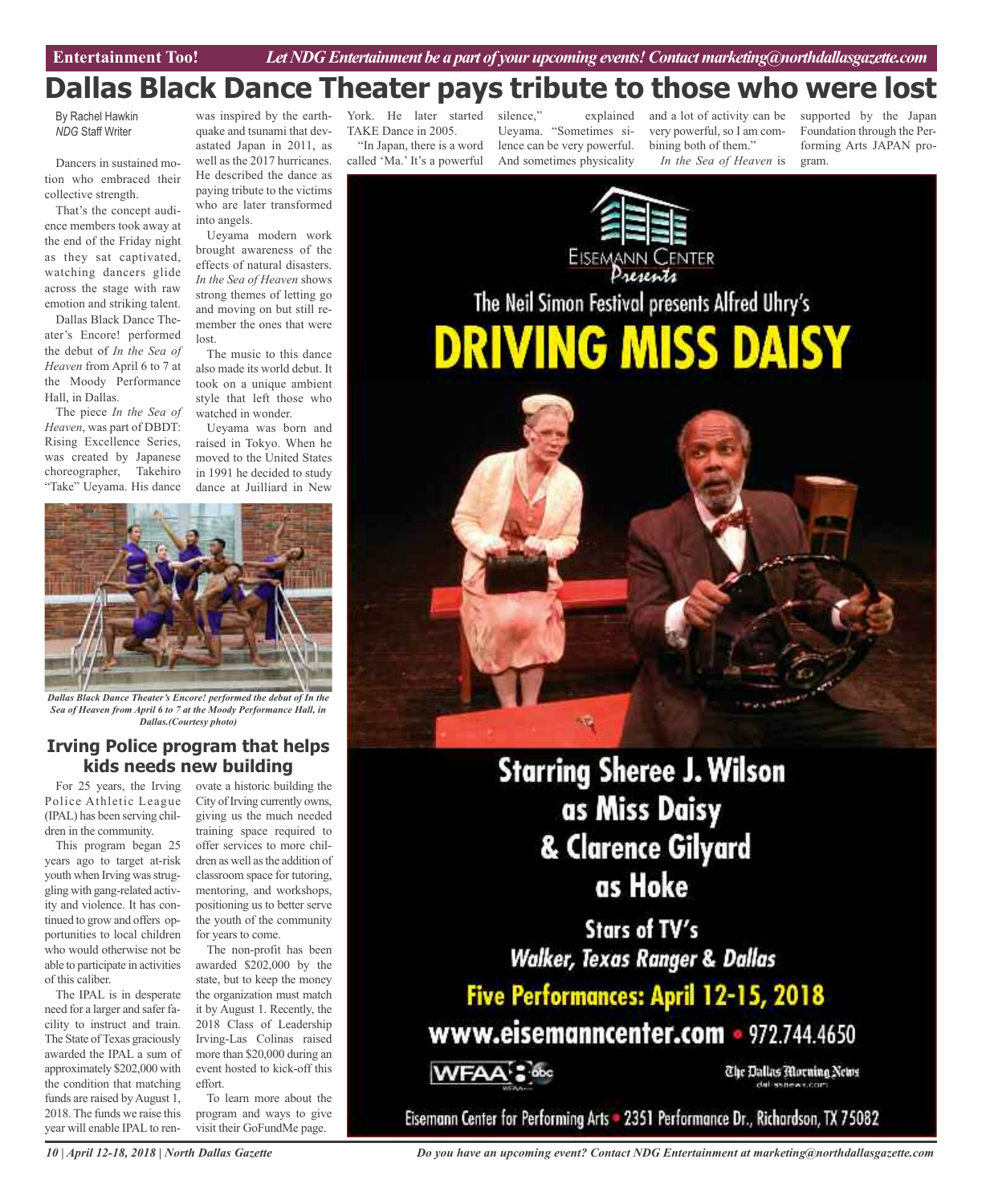### **Trump-appointee makes changes to help companies, not consumers**

By Charlene Crowell

In 1959, the late Dinah Washington (1924-1963) won a Grammy Award for her R&B hit song, "What a Difference a Day Makes". The song tells the story of how a blossoming romance dramatically changed life – for the better. Its last lyrics, conclude that "the difference is you".

When I consider the steady stream of changes at the Consumer Financial Protection Bureau (CFPB), I would alter those lyrics to "What a Difference a Director Makes".

Mick Mulvaney, the illegally appointed acting director of the CFPB has indeed radically changed the Bureau. Central to these changes is his perspective that there is no need for the CFPB to carry out its mission to serve as the consumers' financial cop on the beat -- defending and protecting against deceptive, unfair and illegal practices in the financial marketplace.

For six years, America's consumers had a Bureau that won significant victories in the name of financial justice. CFPB was so effective that 29 million consumers received nearly \$12 billion. In the aftermath of the housing crisis that devolved into a deep recession, a federal law assigned authority to accept complaints, investigate and when warranted, take enforcement actions against bad financial actors. Rules affecting financial transactions as large as mortgages and as small as payday loans were finalized after extensive public hearings where lenders and borrowers alike were afforded the opportunity to share their respective views before any decisions were reached.

The bottom line for CFPB was to act on the law's requirement to implement financial rules of the road to protect both consumers and lenders. Addi-

tionally, CFPB was to seek restitution for the victims of predatory and illegal practices.

Now as CFPB's Acting Director, Mulvaney has systematically implemented a series of changes that so far have weakened the Bureau's mission statement and taken steps to handicap the Bureau's Office of Fair Lending that is charged with countering financial discrimination. He has also begun steps to rewrite the long-awaited payday lending rule that requires lenders to ensure that borrowers can afford to repay these small-dollar loans that come with big costs.

Even worse: he's not yet done with rolling back consumer protections, particularly when it comes to payday and other small dollar loans. A series of CFPB investigations conducted before Mulvaney's appointment are now in jeopardy. Instead of holding businesses accountable for debt trap loans and harassing debt collection practices, Mulvaney has reportedly dropped an investigation against National Credit Adjustors and may do the same with respect to Cash Express LLC, Security Finance, and Triton Management Group. If allowed to proceed, these investigations could together return an estimated \$60 million to harmed consumers.

It's almost as if CFPB now stands for Companies' Financial Protection Bureau. Companies are being asked to advise Mulvaney of what they think financial regulation should look like. Instead of investigations and enforcements, Mulvaney wants to emphasize information and education while predatory lenders pick the pockets of unsuspecting consumers.

"The CFPB is supposed to create a level playing field for consumers," said Joanna Pearl, a former enforcement attorney in a recent article by Reuters. "I'm

not sure Mulvaney sees it like that."

Some Members of Congress are even joining Mulvaney in trying to turn CFPB into a toothless tiger.

On March 22, South Carolina Senator Lindsay Graham introduced a resolution that would deny consumers the protections in CFPB's payday rule that has yet to take effect. Graham's actions follow a similar resolution offered in the House of Representatives. Should both chambers vote down the payday rule on a simple majority vote, 300 percent interest lenders would emerge as winners and consumers as losers.

"The consumer bureau's rule would help free people from this suffocating debt trap, and its efforts are supported by people across this country including veterans' groups, faith leaders, civil rights organizations, consumer advocates, and many more," said Scott Astrada, the Center for Responsible Lending's Federal Advocacy Director.

A day later, on March 23, Kansas Senator Jerry Moran introduced another resolution that would put an end to CFPB's auto lending guidance aimed at preventing racial discrimination. Fifteen Senate colleagues joined Moran as cosponsors.

Auto finance has been an area of consumer lending that has led to more than \$218 million in fines and restitution through multiple and joint enforcement actions taken by the Department of Justice and the CFPB. In a series of cases from 2011-2017, consumers of color -- Asian, Black, Latino, and Pacific Islanders – were all found to be charged higher interest and/or markups than were similarly-situated White borrowers.

Corporations involved in these settlements included: Ally Bank, Honda Finance Corporation, Toyota Motor Credit, and Santander, a

firm specializing in subprime auto loans.

Nationwide, auto loans represent the third highest category of consumer debt. And as a recent report by the National Fair Housing Alliance (NFHA) found, the color of your skin has a lot to do with how much debt is incurred.

Discrimination in Auto Lending, the NFHA report, found that despite federal laws banning credit discrimination by race or ethnicity, race remains a key factor in the cost of financing auto loans.

According to the report, "This discrimination has undoubtedly played a part in creating the racial and ethnic wealth gaps and credit access disparities that exist in the U.S. today, and it will ensure that they persist if allowed to continue unchecked."

"Years of data make clear that racially discriminatory treatment of consumers is a significant problem in the auto lending industry," said Rebecca Borne, a CRL Senior Policy Counsel. "The CFPB has found discriminatory pricing in the auto financing market and should have the ability to use the full range of its regulatory tools and authority to address it."

If these developments make people feel like they must become involved, there are multiple ways to productively oppose these developments:

Federal lawmakers are currently on recess. During such times, many schedule district forums. If a town hall or public meeting is held in your area, attend and let your representatives know how you feel.

Whether as individuals or as local organizations, call and and/or write both Senators and Members of Congress to directly advise opposition to these actions;

**Marketplace**

While the CFPB is asking for public input on a series of topics and concerns, weigh in with your perspective of what financial protection should be pursued by the Bureau. A list of the specific requests with links to their due date and how to respond are available on CFPB's web.

The framers of our Constitution made our country a participatory democracy. If you or your family, neighbors or colleagues believe that government should serve the people instead of companies, register your concerns with those entrusted to represent and lead.

*Charlene Crowell is the Center for Responsible Lending's Deputy Director of Communications. She can be reached at Charlene.crowell@responsiblelending.org.*



registration fee of \$80 is paid by April 30, 2018.

Please contact (214) 893-1233 for additional information.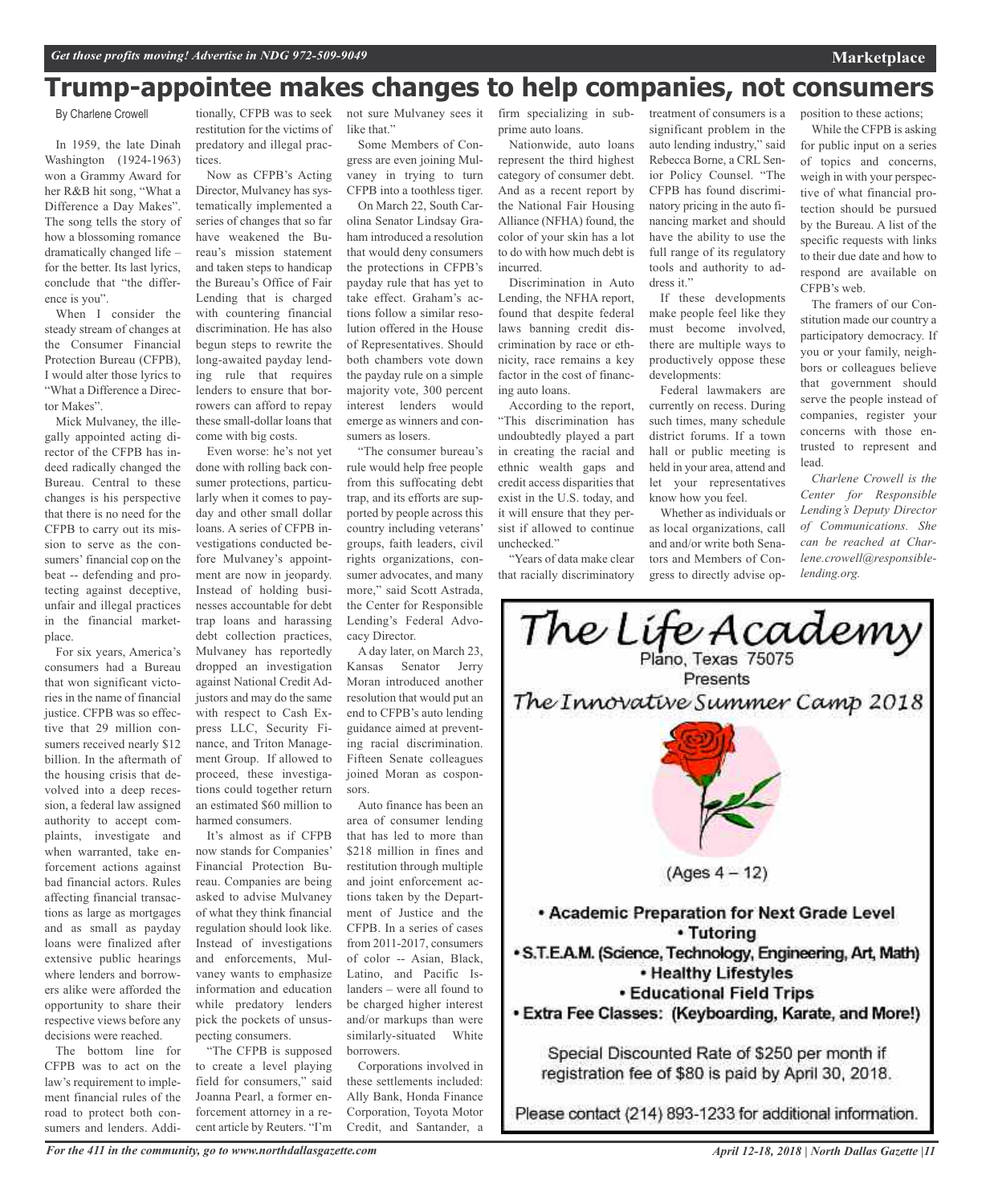# **Civil Rights progress isn't just about breakthroughs**

By Clea Simon Harvard Correspondent

"I want to make a case for the small," said Danielle Allen, James Bryant Conant University Professor and director of Harvard's Edmond J. Safra Center for Ethics, for "the things that build a life of commitment."

Giving the keynote address for the Hutchins Center Symposium on Martin Luther King Jr. at the Harvard Kennedy School on Friday, Allen began by noting that although the Civil Rights leader "painted on a canvas that feels big," she and many of her colleagues find themselves advocating smaller-scale activism and worrying that they are not making a difference.

Frequently citing King's writings, Allen noted, "Through our scientific and technical genius, we've made of this world a neighborhood, and yet we've not had the ethical commitment



*Moderator Peniel E. Joseph (left) looks on as Danielle Allen delivers the keynote address during the Hutchins Center symposium on Martin Luther King Jr., in which she lauded the many seemingly small steps towards justice and equality. (Stephanie Mitchell / Harvard Staff*

to make it a brotherhood." *Photographer)*

In a talk that referred frequently to colleagues, many of whom were present and who had spoken earlier at the daylong symposium, Allen shared that she was not initially a fan of "the small," preferring instead to focus on broad issues concerning domination, attacking the social and economic implications of racial injus-

tice head-on. However, in response to Harvard President Drew Faust's entreaties, she had spent much of the last two years managing a task force on University inclusion and belonging. With data revealing that the population of African-American scholars in some Harvard programs had slipped, she confessed, "There came a certain point

last fall where, in all honesty, I was pretty tired" of the effort.

But even though, she said, she worried that her energies were being frittered away on trivialities, she did find bright spots. For example, she found that the Office for Diversity Inclusion and Community Partnership at the Medical School was doing important work, "changing how students are experiencing the campus," said Allen. She went on to credit that office's dean, Joan Y. Reede.

"It's the Civil Rights Movement," Allen said Reede told her. "It never ended."

That conversation gave Allen pause. "You might think working on something like inclusion and belonging at one of the most elite places in the world doesn't really count as participating in the Civil Rights Movement," she said. What she realized was that these smaller, seemingly discrete efforts are all part of a larger whole — that even work toward progress at a university like Harvard will have implications for society.

"What we are building here are halls of power," she said. "And the halls of power are connected to the guns and the prison watch towers. It's never just about us here at places like Harvard."

The challenge she threw out to the Harvard community audience was simple: "How do you put together the opportunity and a context like this with the basic inequality that plagues our world?"

Paraphrasing Cornel West, professor of the practice of public philosophy at the Divinity School and the Faculty of Arts and Sciences, who was seated near her, she rephrased her challenge: "It's a question of whether or not as a professional you stay a warrior or

as a professional you become a conformer."

The ways in which that challenge can be answered vary, and some methods can seem, if not small, then quixotic. As an example, Allen cited the work of Bryan Stevenson, M.P.P./J.D. '85, a social activist and attorney who has long campaigned against bias in the courtroom. Stevenson, Allen noted, realized that the issue underlying the racism of some judges and juries was often simply rooted in ignorance. His answer has been to work to establish the Memorial to Peace and Justice in Montgomery, Ala., opening this month, which documents the more than 4,000 lynchings of black people in the South.

"What he was doing was establishing a foundation for the creation of the ethical commitment to brotherhood. It's not just about policy, it's also about the intellectual paradigms."

### **New Census Bureau population estimates show Dallas-Fort Worth has largest growth in the United States**

The Dallas-Fort Worth-Arlington metropolitan area's 146,000-population increase last year was the most of any metro area and Maricopa County, Ariz., saw a population increase of nearly 74,000 — the most of any county last year — according to the U.S. Census Bureau's July 1, 2017, population estimates released today. The statistics provide population estimates and components of change for the nation's 382 metropolitan statistical areas, 551 micropolitan statistical areas and 3,142 counties.

"Historically, the Dallas metro area attracts large numbers from both international and domestic migration. Many of the other largest metro areas in the country rely mostly on international migration and natural increase for growth," said Molly Cromwell, a demographer at the Census Bureau. Among the nation's counties, the top 10 with the

largest numeric growth are all located in the South and the West. The 10 largest counties in the country all maintained their rank compared to last year.

From July 1, 2016, to July 1, 2017, six of the top 10 largest-gaining counties were in Texas — Bexar, Collin, Dallas, Denton, Harris and Tarrant. The remaining four counties on the list were Maricopa County, Ariz.; Clark County, Nev.; Riverside County, Calif.; and King County, Wash. Most of the nation's 3,142 counties grew, with 57 percent gaining in the last year.

Many of the top 10 metro areas with the largest numeric increases in 2015- 2016 were also in the top 10 in 2016-2017, with the following notable exceptions: Washington-Arlington-Alexandria, DC-Va.-Md.- W.Va., climbed to 5th in 2017 from 11th in 2016, and Riverside-San Bernardino-Ontario, Calif., jumped to

7th in 2017 from 13th in 2016.

In 2017, the Baltimore metro area was now the 20th most populous metro area, up from 21st place in 2016.

Net domestic migration is the driving factor behind all of the top 10 fastest-growing metro areas that rose in rank — St. George, Utah; Coeur d'Alene, Idaho; Greely, Colo.; Lakeland, Fla.; and Boise, Idaho.

Out of 382 metro areas, 87 (22.8 percent) saw population decreases between 2016 and 2017.

The metro areas that dropped in rank within the top 10 fastest-growing metro areas, between 2016 and 2017, did so because of decreases in net domestic migration. Those areas are Bend-Redmond, Ore.; Provo-Orem, Utah; The Villages, Fla.; Cape Coral-Fort Myers, Fla.; and Austin-Round Rock, Texas.

*Presented by U.S. Census Bureau*



*For the 411 in the community, go to www.northdallasgazette.com*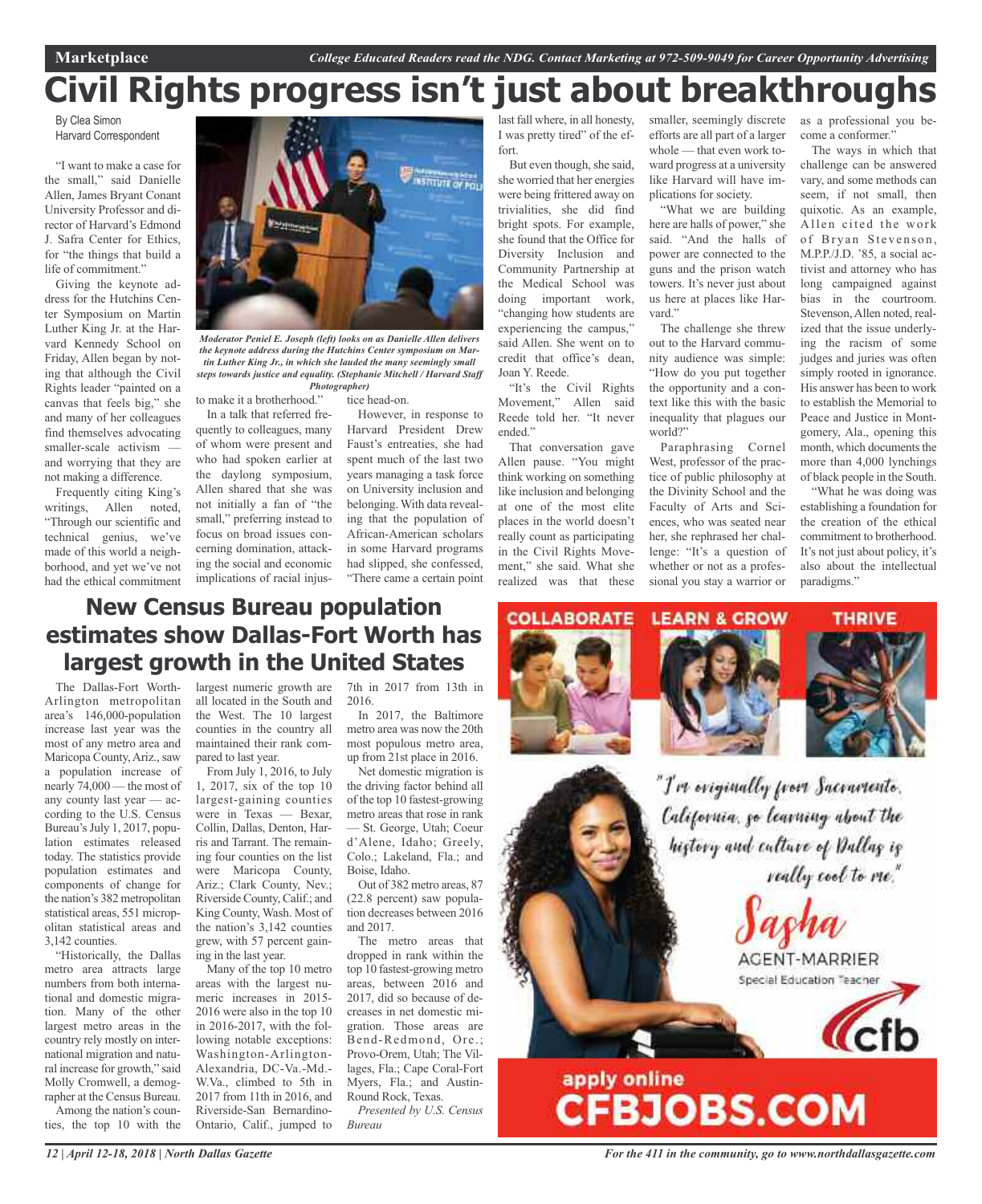# **Upcoming DFW area job fairs**

#### **April 14 The Heights Workshop**

Richardson church to host all-day workshop for the unemployed and underemployed

A free Job Search Workshop by Career Transition Ministries will be held 8:30 a.m. – 4 p.m. Saturday, April 14 at The Heights Baptist Church, 201 W. Renner Rd. at US-75 in Richardson.

Free lunch and materials are provided. The all-day workshop will teach proven job search skills, including:

• finding your job focus • resume critique and development

• using the Internet and Social Media for job search • effective networking skills

• creating a 30-second elevator presentation

• interviewing techniques • developing a 2-minute

verbal resume and more. Doors open at 7:45 a.m.

Check-in begins at 8 a.m. in the Mezzanine. Pre-registration is required due to limited seating. Register onlineat www.theheights.org/jobseekers/

The Heights JobSeekers Ministry serves the community by assisting jobseekers with tools, resources, net-



working opportunities and workshops. For more information, email jobseekers@theheights.org or call 214-536-8111.

#### **April 14 Teacher Job Fair**

Dallas ISD hosts a Teacher Job Fair at Ellis Davis Field House 9191 S. Polk St. from 9:00 a.m. to 12:00 p.m. Dallas ISD gives talented educators a chance to become one of those teachers and make a difference for kids in the Dallas community. Dallas ISD invites you to join the team and teach where you're needed most, in Dallas. Make sure to bring plenty of resumes!

#### **April 20 PetSmart Hiring Event**

PetSmart is looking for pet lovers to work at their distribution center in Ennis. The positions are full-time direct hires, not temp positions.

Within the first six months you can earn up to \$17.94 and enjoy paid time off 90 days from hire, health, vision and dental as well 401k saving

### **TISEO PAVING COMPANY**

419 E. Hwy. 80, Mesquite, TX 75150 Tel: (972) 289-0723 Fax (972) 216-5637 www.tiseopaving.com

Performing Concrete Street Paving in the Metroplex Area We Accept Subcontracting Bids For All Public Works Projects in the Dallas Area. We Are Accepting Applications for Concrete Mixer Drivers and Heavy Equipment Mechanics

**Equal Opportunity Employer** 

plan. After 100 days you receive a \$500 retention bonus; and eligible to receive \$500 for referring a friend for hire. They are located at 2880 S.

Oak Grove Rd. in Ennis. Open interviews are held on the third Tuesday of each month from 8 a.m. – 10 a.m.

**April 26 Texas Live! Job Fair**

Texas Live! is hosting a job fair from 2:00 p.m. to 7:00 p.m. at Globe Life Park, 1000 Ballpark Way. The event will take place inside Cholula Porch.

Open positions include: hospitality, food services, security, housekeeping, and entry level management opportunities. Make sure to bring plenty of resumes!

Pre-registration is required for this event. For registration and more information, please visit https://texaslivejobfair.even tbrite.com.



### **Paid Internship opportunity for writers, college students in the Dallas Area**

The *North Dallas Gazette* has an internship

position available. The goal is to provide students and aspiring writers an opportunity to gain published clips, experience and professional feedback. The position is for up



to 20 hours a week at \$8.00 per hour. Applicants must have reliable transportation.

**Send resume and writing samples to: businessoffice@northdallasgazette.com**

#### **April 26 Dallas ISD Public School Choice & Special Programs Job Fair**

Dallas ISD is hosting a job fair from 5:30 p.m. to 7:30 p.m. at Alfred J. Loos Sports Complex, in Addison.

This event will be geared toward any campus that falls under the Public School Choice umbrella: Transformation and Innovation, Personalized Learning, Magnet, Montessori, Vanguard, Collegiate Academy, Choice Programs, Two-Way Dual Language etc.

For this event you will need your registration ticket and your certification or Statement of Eligibility. Check-in will start at 4:30 p.m. to register for this event please visit: eventbrite.com.

#### **April 28 Career Expo and Job Fair Grand Prairie**

Grand Prairie Libraries is providing a Career Expo and Job Fair from 10:00 a.m. to 1:00 p.m. There will be over

20 job representatives at this expo. Some employers will hold interviews on the spot so make sure to bring plenty of resumes! Space is limited so be sure to register at eventbrite.com.



THE CITY OF IRVING'S NEXT CIVIL SERVICE ENTRANCE EXAM

### *www.cityofirving.org*

*The City of Irving does not discriminate on the basis of race, sex, religion, age or disability in employment or the provision of services.*



### **Reynolds Asphalt has an opening for an experienced Systems Integrator.**

#### Requirements:

- 3 years as a Systems Integrator.
- Experience in an industrial/construction environment.
- Reliable transportation.
- Strong cost reporting.
- Proficiency in Microsoft Office.

Interested candidates should submit a resume with cover letter to: **mhood@reynoldsasphalt.com** Or mail to: **Reynolds Asphalt and Construction Company Attention Monte Hood P.O. Box 370 Euless, Texas 76039 EEO**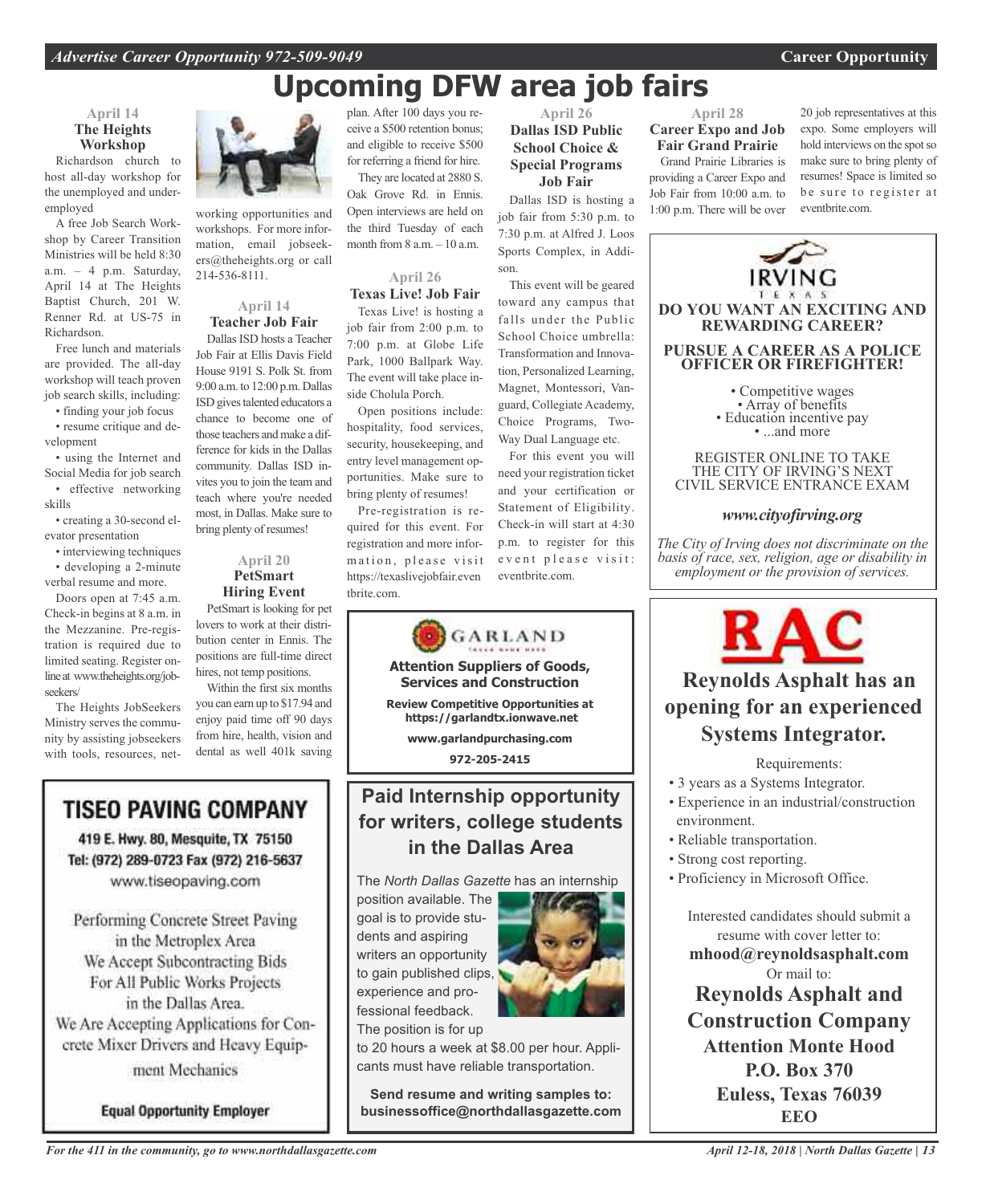#### **BETHEL BIBLE FELLOWSHIP, CARROLLTON (A PLACE TO BELONG)**

*NOTICE: Pastor Woodson serves the community by providing "Professional Therapy and Counseling Services" on a "Sliding Fee" scale. To schedule an appointment call the Pastoral Counseling Center at 972-526-4525 or email the church at www.bethelbiblefelloswhip.org*

Discover Hope and Help for daily living; and, you don't have to be a member to come. The Connect-2-Reflect (C2R) meetings are held in comfortable and relaxed homes, one in Carrollton and one in Plano, refreshments are served. Call the church for details.

#### **April 15, 9:45 a.m.**

You're invited to our "Prayer and Meditation" at 9:45 am. You will be blessed and inspired. You don't want to miss this as we celebrate service to God, our community and all mankind.

#### **April 18, 7 p.m.**

Join us in Wednesday's Prayer and Bible Study Class with Senior Pastor Woodson, Pastor Larry Gardner, Pastor Bernadette, and others conducting a new book study with "The Red Sea Rules" by Robert J. Morgan, 10 God-Given Strategies for Difficult Times, with supporting chapters and verses. Spiritual maturity is God's desire for you; it's Time to Grow in the Word of God.

Dr. Terrance Woodson, Senior Pastor

1944 E. Hebron Parkway Carrollton, TX 75007 972-492-4300 www.bethelbiblefelloswhip.org

#### **FELLOWSHIP CHRISTIAN CENTER CHURCH IN ALLEN "THE SHIP"**

 $\mathcal{L}_\text{max}$  , which is a set of the set of the set of the set of the set of the set of the set of the set of the set of the set of the set of the set of the set of the set of the set of the set of the set of the set of

**April**

You are invited to look at our Church Demo on our website to see progress on the new building sight as we prepare for the future; and, don't forget to put it on your calendar for our Grand Entry Service on May 13th.

#### **April 15, 8 a.m.**

Join us in our Sunday Morning Services as we praise and worship God in the Joycie Turner Fellowship Hall, followed by our Sunday Worship Services; and bring someone with you, you will be blessed.

#### **April 18**

Join us in our Wednesday's 12 Noon-Day Live, Prayer and Bible Study class and/or our Wednesday Night Live, Prayer and Bible Study at 7 p.m. to learn more about God's Word. Be encouraged by God's plan for your maturity and His glory; and most of all; be prepared to grow.

#### **April 29, 9:30 a.m.**

You are invited to our VIP Sunday Worship Service at Story Elementary in Allen, Texas. It's for our Friends and Family. You are special to us.

#### **May 13, 9:30 am** You are invited to our

Grand Entry Sunday Serv-

**GALA,** continued from Page <sup>7</sup>

Food Pantry has literally been rolling out the red carpet for more than 10 years as they provide food for families living in low income, food insecure households. An award winning nonprofit organization and largest food pantry in Collin County, Texas, Minnie's Food Pantry has provided

more than 7 million meals and brought the issue of food insecurity to the forefront on both a local and national level through features on national television shows including, Good Morning America, ELLEN, Steve Harvey TV and The Food Network. Through supplemental food assistance, edu-

**April 15, 10 a.m.** You are invited to join us for our Morning Service as we celebrate of our Lord and Savior, Jesus Christ. **April 16, 7 p.m.** Join us in Monday School as we grow in God's Word and learn what God has to say to us. Pastor Rickie Rush 7701 S Westmoreland Road Dallas, TX 75237

972-372-4262 www.Ibocchurch.org  $\overline{\phantom{a}}$  , and the set of the set of the set of the set of the set of the set of the set of the set of the set of the set of the set of the set of the set of the set of the set of the set of the set of the set of the s

you to share our blessings.

Dr. W. L. Stafford, Sr., Ed. D.

Future Building location is 2450 K Avenue #300 Plano, TX 75074 972-379-3287 www.theship3c.org

 $\overline{\phantom{a}}$  , and the set of the set of the set of the set of the set of the set of the set of the set of the set of the set of the set of the set of the set of the set of the set of the set of the set of the set of the s

**INSPIRING BODY OF CHRIST CHURCH, Let's Go Fishing! MATTHEW 4:19**

**April 13, 7 p.m.** All men are invited to Men's Ministry meeting each Friday night at 7 p.m., (IBOC promotes proactive

male leadership.)

Senior Pastor 1609 14th Street Plano, TX 75074

**MT. OLIVE CHURCH OF PLANO (MOCOP) (Uniting the Body of Christ Among Nations)**

**April 15, 10 a.m.** Join us for Morning Worship Service as we praise

and worship God for His Honor and His glory; and

cational resources and support from the community, Minnie's Food Pantry has changed the stigma associated with hunger and are further reducing hunger by expanding into schools across the country. Over the years, many corporate sponsors and celebrities have joined Minnie's Food Pantry in the fight to reduce hunger including former MLB pitcher Latroy

ice. Mark your calendars! We are glad that God is blessing us and we want don't forget to comeback at 7 p.m. for our Brazilian Church.

#### **April 18, 7 p.m.**

You're invited to our Wednesday's Bible Study class; you will learn what God has to say to us. Come to be encouraged by God's plan for your spiritual growth and His glory.

Dr. Sam Fenceroy, PhD Senior Pastor and Pastor Gloria Fenceroy 300 Chisholm Place Plano, TX 75075 972-633-5511 www.mocop.org

#### **NEW MOUNT ZION BAPTIST CHURCH (Abiding in Christ)**

 $\overline{\phantom{a}}$  , and the set of the set of the set of the set of the set of the set of the set of the set of the set of the set of the set of the set of the set of the set of the set of the set of the set of the set of the s

**April 15, 7 a.m.** Join us for our Early Service or our Morning Worship Service as we praise and worship God, you will be blessed.

**April 18, 7 p.m.** Join us at our Wednesday's Intercessory as we pray to God for others. Call the church for details.

Dr. Tommy L. Brown, Ed. D. Senior Pastor 9550 Shepherd Road Dallas, TX 75243 214-341-6459 nmzbcofdallas@aol.com

#### **SHILOH MBC IN PLANO (WHERE COMMUNITY BECOMES FAMILY)**

 $\overline{\phantom{a}}$  , and the set of the set of the set of the set of the set of the set of the set of the set of the set of the set of the set of the set of the set of the set of the set of the set of the set of the set of the s

Come and connect to God through Shiloh; grow in Christ through the study of God's Word; and Serve God

and Anita Hawkins, Dallas Mavericks owner and business mogul Mark Cuban, Hollywood actresses Meagan Good and Regina King, movie producers DeVon Franklin and Will Packer, pop superstar Rihanna, actor Jim Parsons, recording artists Kenny Lattimore, Wess Morgan and BeBe Winans and now global media leader Oprah Winfrey.

through service to each other and to the world. John 12:26.

#### **April 15, 8 a.m. and 11 a.m.**

You are invited to join us as we celebrate our Lord and Savior, Jesus Christ this Sunday. We would love to have you at our services.

#### **April 18, 7 p.m.**

You're invited to our Wednesday's Bible Study to learn more about God's Word. Come and be encouraged by God's plan for your maturity and growth; it's all for His glory and His honor. We are, "Growing in Christ through the study of His Word."

Our church ministries offer opportunities for motivation and growth; join us and see. Be blessed of the Lord.

#### **April 20, 6:30 – 9 p.m.**

**April 21, 8 a.m. – 3 p.m.** Men, you're welcome to our Annual Men's Conference to hear speakers, panel discussions and workshops for men and young men (ages 12 and older). We will look for you.

Dr. Isaiah Joshua, Jr. Senior Pastor 920 E. 14th Street Plano, TX 75074 972-423-6695 www.smbcplano.org



www.**IRSsafe.com** 

NDG now has a "Special Advertising Package" for churches and non-profit organizations that need to let the community know about your Special Event.

#### Opportunity You Can Measure...

#### **Church Events**

- Church Anniversary
- Pastor's Anniversary
- Women's Day
- Men's Day

#### **Non-Profit Org. Events**

- Fundraisers
- (Concerts)
- Special Events
- (Personal or Community)

### Special Rate \$199

(Black & White, per insertion) Ad size - 4.905"x 6"(Quarter Page, B&W) (NOTE: Color Ad \$75 extra per inserion) Production disclaimer - NDG ad meake-ready is not included in promotion. Layout/production of "copy ready"ad will be a nominal extra cost. E-mail ad copy to: Marketing@NorthDallasGazette.com or call our Marketing Department today! 72-509-90 **EUON** 

com

#### **Church Happenings www.NorthDallasGazette.com**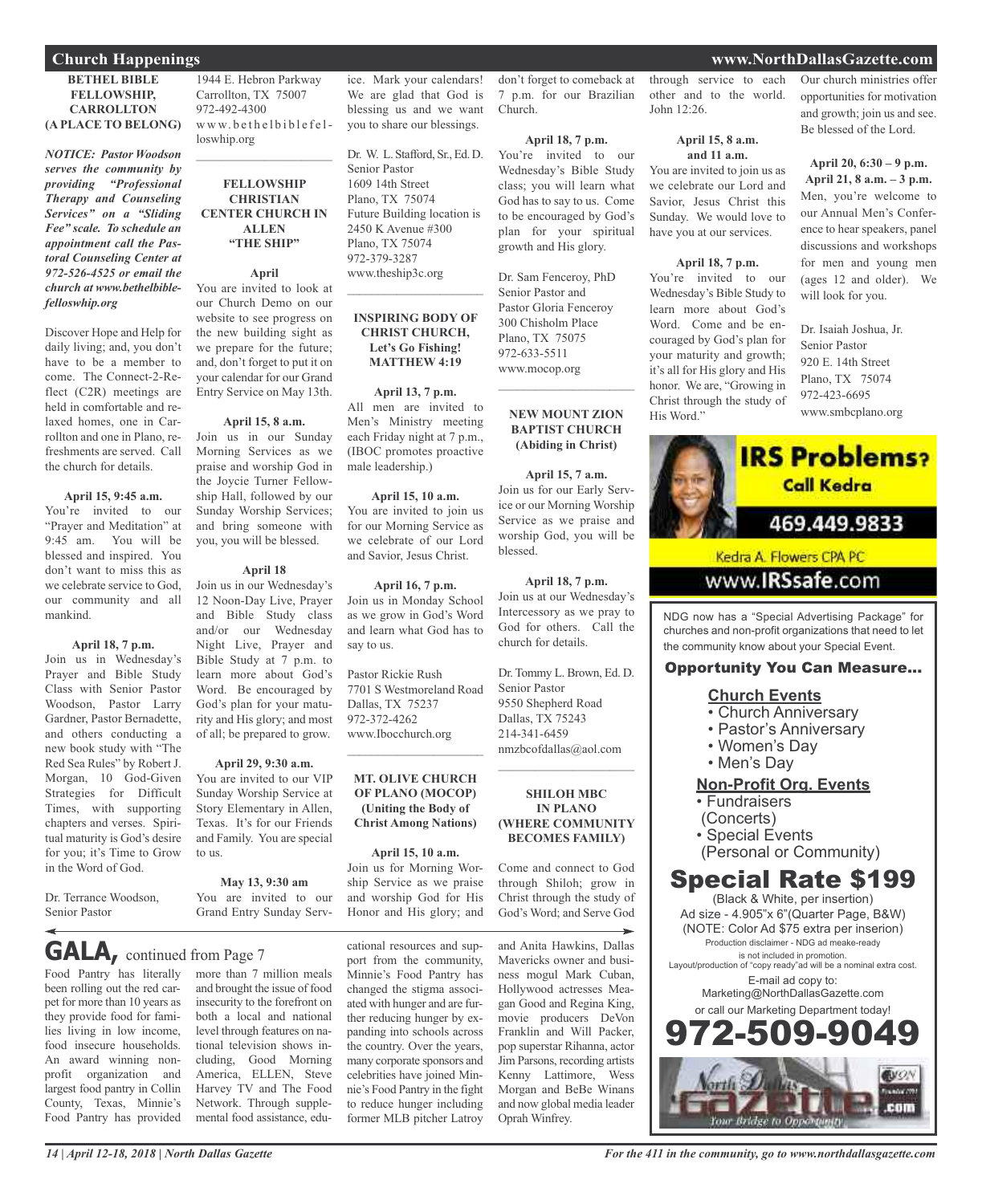#### **www.NorthDallasGazette.com Church Directory**

# **Disobedience rooted in fear**



*Send email to: businessoffice@ northdallasgazette.com to sign up for Sister Tarpley's weekly electronic newsletter.*

"Then Moses said to them, 'No one is to keep any of it until morning.'" Exodus 16:19

Have you ever seen God do something really good in your life only to find that you have abused the blessing He gave you?

Such was the case of the Israelites as they were traveling through the desert on their way to the Promised Land.

God was providing for them in miraculous ways. Manna was provided each day as their bread. God gave Moses specific instructions as to how this manna was to be eaten.

God said each one was to gather only what he needed for that day. No one was to keep it until the next morning.

"However, some of them paid no attention to Moses; they kept part of it until morning, but it was full of maggots and began to smell. So Moses was angry with them" (Ex. 16:20).

God was teaching the Israelites daily trust in His provision for them. He wanted them to trust Him one day at a time.



*The Friends and Singers group, originally called the Fellowship Singer, start performing in 1982, at Oak Cliff Bible Fellowship Church. Some members of the group performed at Bethel Bible Fellowship Church in Carrollton, Texas, Senior Pastor Dr.Terrance Woodson, to minister to the members and many visitors on behalf of First Lady Ve Woodson. It was a stellar performance!*

If they tried to hoard, God put a self-destruct feature in the manna. Yet God also told them to gather two days' worth on the sixth day so that they would have manna to eat on the seventh day.

Interestingly, this manna did not stink or have maggots. For many years I gathered manna in business out of fear of not having enough.

One day, the Lord decided that manna should be destroyed in order for me to learn total trust in His provision.

When we operate out of fear, we can expect the Lord to lovingly discipline us in order to help us learn to trust Him.

North Dallas Gazette takes a moment to reflect on the past with **Historical Perspectives from Sister Tarpley** Hear what it was like growing up in <sup>a</sup> very different Dallas when Booker T. Washington was <sup>a</sup> black school. Sister Tarpley graduated frm there and went on to college and later became <sup>a</sup> city councilmember in Carrollton.

**Look for NDGTV at NorthDallasGazette.com**



There is a danger when we seek to "insure ourselves" against calamity. If your actions are born from fear, you can expect God to demonstrate His loving reproof so that you might not live in fear.

our struggle is not against flesh and blood, but against the rulers, against the authorities, against the powers of this dark world and against the spiritual forces of evil in the heavenly realms"

(Ephesians 6:12).

Always remember, "For

**MT. OLIVE CHURCH OF PLANO** 300 Chishoim Pl. Plano, TX 75075 972-633-5511 Answers you need, Hope for today is waiting for you... . Sunday School for all ages 8:30 am · Sunday Morning Prayer  $9.30$  am · Sunday Service  $10:00$  am · Wednesday Night Service 7:00 pm Pastor Sam Fencercy Pastor Gloria Fenceroy www.mocop.org Radio Programs "Vision & Truth Live" "Truth Made Simple" Call Pastor Sam to Pastor Sa Sun, 9:00pm-10:00pm<br>183.2 EM THE WORD Fri. 5:25pm. 5:30pm



*First Lady, Ve Woodson, Bethel Bible Fellowship in Carrollton and Choir Director, Sister Johanna Fisher, both members of Friends and Singers, performed at Bethel, 04-8-2018, wonderful performing group, No Fear Here.*





Mid-week: Wednesday at 7:00 p.m. Youth Church: Every 3rd, 4th, and 5th Sunday at 10:45 a.m. AWANA: Wednesday at 6:30 p.m. Contact Information: 972-423-6695 www.smbcplano.org

*For the 411 in the community, go to www.northdallasgazette.com*